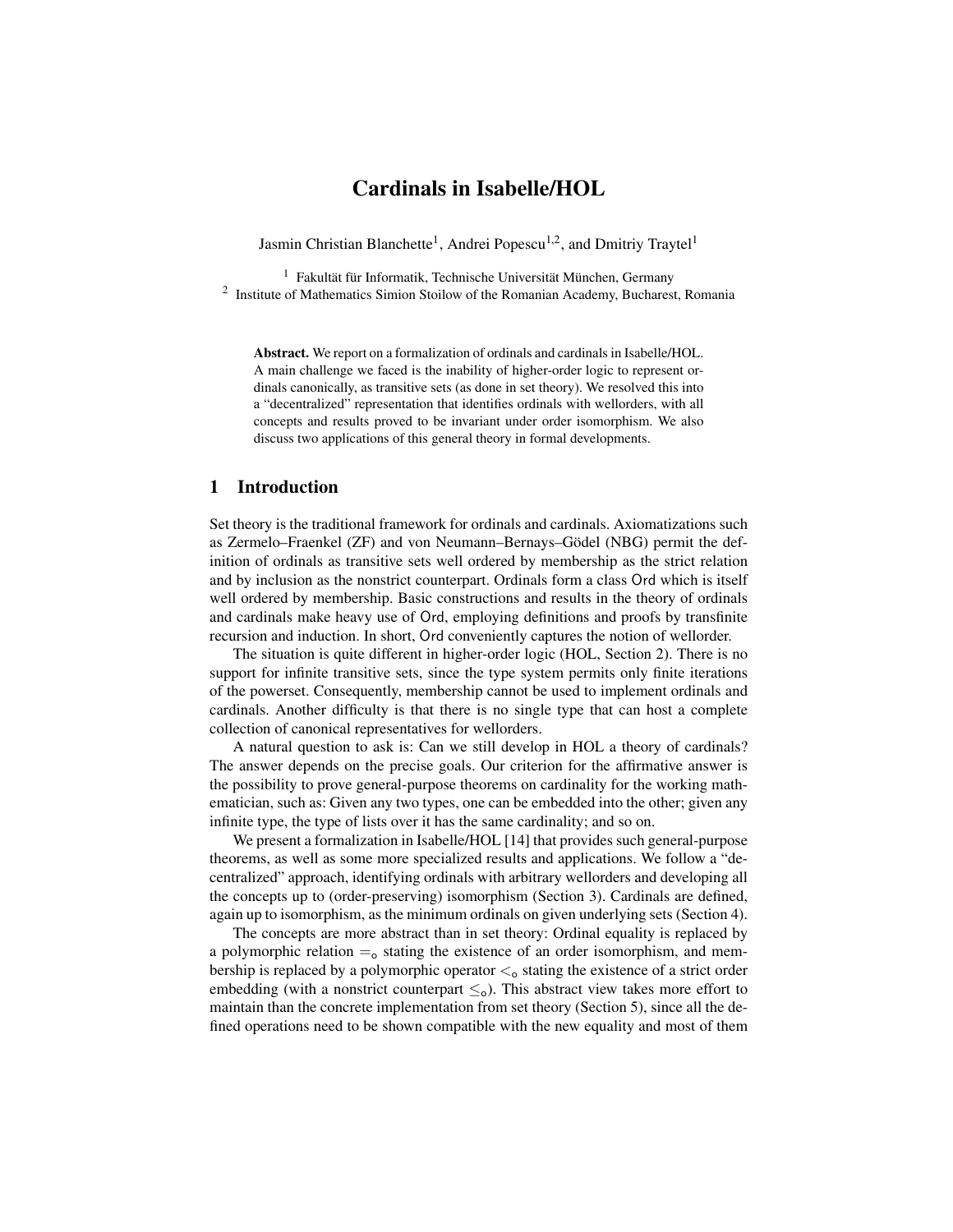need to be shown monotonic with respect to the new ordering. For example, |*A*|, the cardinal of *A*, is defined as *some* cardinal order on *A* and then proved to be isomorphic to *any* cardinal order on *A*; similarly,  $r_1 + c_2$ , the sum of cardinals  $r_1$  and  $r_2$ , is defined as the cardinal of the sum of  $r_1$ 's and  $r_2$ 's fields, before it is proved compatible with  $=_o$ and  $\leq_{\text{o}}$ . Moreover, since the collection of all ordinals does not fit in one type, we must predict the size of the constructed objects and choose suitably large support types.

Our development validates the following thesis:

### *The basics of cardinals can be developed independently of membership-based implementation details and the existence of large classes from set theory.*

This was not clear to us when we started formalizing, since we could not find any textbook or formal development that follows this abstract approach. Most introductions to cardinals rely quite heavily on set theory, diving at will into the homogeneous ether provided by the class of all ordinals.<sup>[3](#page-1-0)</sup>

The initial infrastructure and general-purpose theorems were incorporated in the *Archive of Formal Proofs* [\[19\]](#page-15-1) in 2009, together with thorough documentation, but was not otherwise published. Since then, the formalization has evolved to help specific applications: Cofinalities and regular cardinals were added for a formalization of syntax with bindings [\[20\]](#page-15-2) (Section [6\)](#page-12-0), and cardinal arithmetic was developed to support Isabelle's new (co)datatype package [\[24\]](#page-15-3) (Section [7\)](#page-12-1). Moreover, Breitner employed our cardinal infrastructure to formalize free group theory [\[2\]](#page-14-0).

Most of the theory of cardinals is already included in the 2012 edition of Isabelle, but some features will be available starting with the forthcoming 2014 release.

Related Work. Ordinals have been developed in HOL before. Harrison [\[7\]](#page-15-4) formalized ordinals in HOL88 and proved theorems such as Zermelo, Zorn, and transfinite induction. Huffman [\[11\]](#page-15-5) formalized countable ordinals in Isabelle/HOL, including arithmetic and the Veblen hierarchies; the countability assumption made it possible to fix a type of ordinals. Recently, Norrish and Huffman [\[15\]](#page-15-6) independently redeveloped in HOL4 much of our theory of ordinals and beyond, covering advanced ordinal arithmetic including Cantor normal form. In contrast to them, we see the ordinals mostly as a stepping stone toward the cardinals and concentrate on these.

Whereas the HOL-based systems have extensive support for finite cardinal reasoning, general cardinals have received little attention. The only account we are aware of is part of the HOL Light library [\[9\]](#page-15-7), but it employs cardinals only as "virtual objects" [\[4\]](#page-15-8), not defining a notion of cardinal but directly relating sets via injections and bijections.

Beyond HOL, Paulson and Grabczewski [\[17\]](#page-15-9) have formalized some ordinal and cardinal theory in Isabelle/ZF following the usual set-theoretic path, via the class of ordinals with membership. Their main objective was to formalize several alternative statements of the axiom of choice, and hence they preferred constructive arguments for most of the cardinal theory. In our development, Hilbert's choice operator (effectively enforcing a bounded version of the axiom of choice) is pervasive.

<span id="page-1-0"></span><sup>3</sup> Notable exceptions are Taylor's category-theory-oriented foundation for ordinals [\[23\]](#page-15-10) and Forster's implementation-independent analysis of ordinals and cardinals [\[4\]](#page-15-8). The latter was brought to our attention by an anonymous reviewer.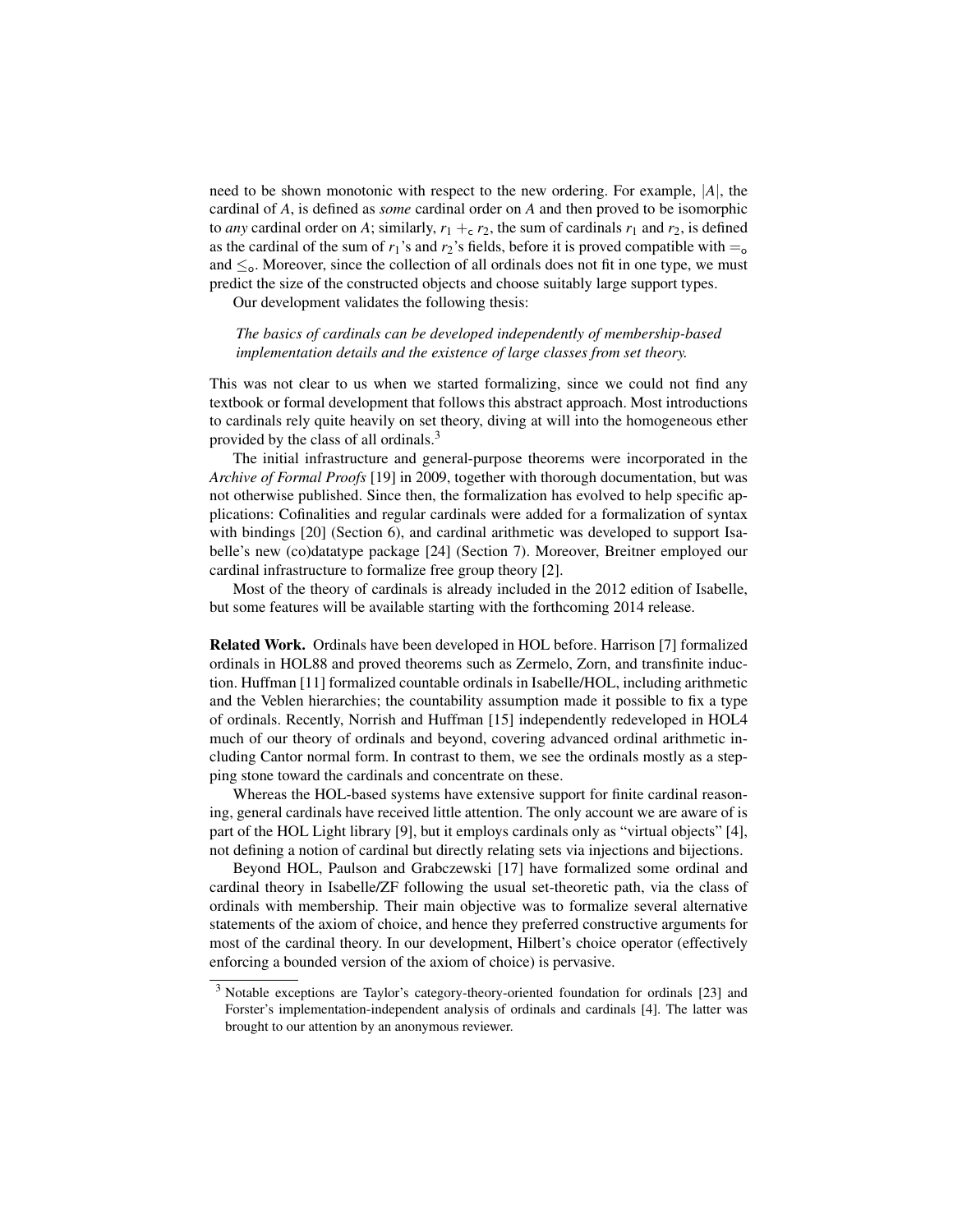# <span id="page-2-0"></span>2 Higher-Order Logic

Isabelle/HOL implements classical higher-order logic with Hilbert choice, the axiom of infinity, and rank-1 polymorphism. HOL is based on Church's simple type theory [\[3\]](#page-15-11). It is the logic of Gordon's system of the same name [\[5\]](#page-15-12) and of its many successors. HOL is roughly equivalent to ZF without support for classes and with the axiom of comprehension taking the place of the axiom of replacement. We refer to Nipkow and Klein [\[13,](#page-15-13) Part 1] for a modern introduction.

Types in HOL are either atomic types (e.g., unit, nat, and bool), type variables  $\alpha$ ,  $\beta$ , or fully applied type constructors (e.g., nat list and nat set). The binary type constructors  $\alpha \to \beta$ ,  $\alpha + \beta$ , and  $\alpha \times \beta$  for function space, disjoint sum, and product are written in infix notation. All types are nonempty. New types can be introduced by carving out nonempty subsets of existing types. A constant  $c$  of type  $\tau$  is indicated as  $c : \tau$ .

The following types and constants from the Isabelle library are heavily used in our formalization. UNIV :  $\alpha$  set is the universe set, the set of all elements of type  $\alpha$ . 0 and Suc are the constructors of the type nat. Elements of the sum type are constructed by the two embeddings  $\text{Inl}: \alpha \to \alpha + \beta$  and  $\text{Inr}: \beta \to \alpha + \beta$ .

The function id :  $\alpha \rightarrow \alpha$  is the identity.  $f \cdot A$  is the image of  $A : \alpha$  set through  $f : \alpha \rightarrow$ β, i.e., the set  $\{fa, a \in A\}$ . The predicates inj\_on *f A* and bij\_betw *f A B* state that *f* :  $\alpha \rightarrow \beta$  is an injection on *A* :  $\alpha$  set and that  $f : \alpha \rightarrow \beta$  is a bijection between *A* :  $\alpha$  set and *B* :  $\beta$  set. The type  $(\alpha \times \alpha)$  set of binary relations on  $\alpha$  is abbreviated to  $\alpha$  rel. Id :  $\alpha$  rel is the identity relation. Given  $r : \alpha$  rel, Field  $r : \alpha$  set is its field (underlying set), i.e., the union between its domain and its codomain:  $\{a, \exists b, (a,b) \in r\} \cup \{b, \exists a, (a,b) \in r\}$ . The following predicates operate on relations, where  $A : \alpha$  set and  $r : \alpha$  rel:

| <b>REFLEXIVE</b>    | refl_on $A r \equiv r \subseteq A \times A \wedge \forall x \in A$ . $(x, x) \in r$                                                        |
|---------------------|--------------------------------------------------------------------------------------------------------------------------------------------|
| TRANSITIVE          | trans $r \equiv \forall abc. (a,b) \in r \wedge (b,c) \in r \rightarrow (a,c) \in r$                                                       |
|                     | ANTISYMMETRIC antisym $r \equiv \forall ab$ . $(a,b) \in r \wedge (b,a) \in r \rightarrow a = b$                                           |
| <b>TOTAL</b>        | total_on $A r \equiv \forall (a \in A) (b \in A)$ . $a \neq b \rightarrow (a, b) \in r \vee (b, a) \in r$                                  |
|                     | WELLFOUNDED wf $r \equiv \forall P$ . $(\forall a. (\forall b. (b,a) \in r \rightarrow P b) \rightarrow P a) \rightarrow (\forall a. P a)$ |
| PARTIAL ORDER       | partial_order_on $A r \equiv \text{refl\_on } A r \wedge \text{trans } r \wedge \text{antisym } r$                                         |
| <b>LINEAR ORDER</b> | linear_order_on A $r \equiv$ partial_order_on A $r \wedge$ total_on A $r$                                                                  |
| WELLORDER           | well_order_on $A r \equiv$ linear_order_on $A r \wedge wf$ $(r-Id)$                                                                        |

If *r* is a partial order, then *r* − Id is its associated strict partial order. Some of the above definitions are slightly nonstandard, but they can be proved equivalent to standard ones. For example, well-foundedness is given here a higher-order definition useful in proofs as an induction principle, while it is usually equivalently defined as the nonexistence of infinite chains  $a : \text{nat} \to \alpha$  with  $(a (\text{Suc } i), ai) \in r$  for all *i*.

Note that refl\_on *A r* (and hence well\_order\_on *A r*) implies Field  $r = A$ . We abbreviate well\_order\_on (Field *r*) *r* to Wellorder *r* and well\_order\_on UNIV *r* to wellorder *r*.

# <span id="page-2-1"></span>3 Ordinals

This section presents some highlights of our formalization of ordinals. In a break with tradition, we work with abstract ordinals—i.e., with wellorders—making no assumption about their underlying implementation.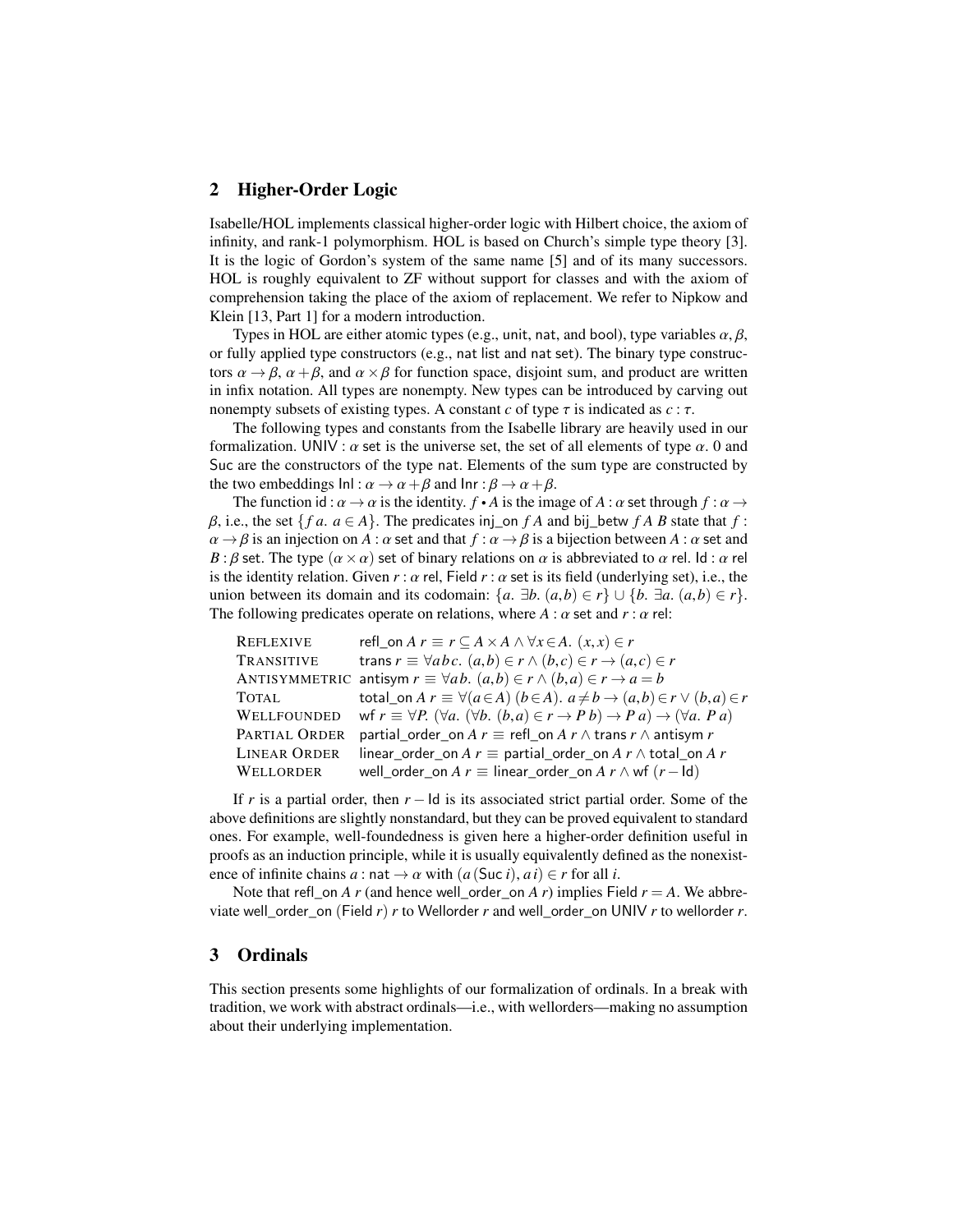#### <span id="page-3-0"></span>3.1 Infrastructure

We represent a wellorder as a relation  $r : \tau$  rel, where  $\tau$  is some type. Although some of the lemmas below hold for arbitrary relations, we generally assume that *r*, *s*, and *t* range over wellorders. The following operators are pervasive in our constructions: under *r a* is the set of all elements less than or equal to *a*, or "under" *a*, with respect to *r*; underS *r a* gives the elements strictly under *a*. We call these *under-* and *strict-under-*intervals:

| under : $\alpha$ rel $\rightarrow \alpha \rightarrow \alpha$ set | underS : $\alpha$ rel $\rightarrow \alpha \rightarrow \alpha$ set |
|------------------------------------------------------------------|-------------------------------------------------------------------|
| under $r a \equiv \{b \mid (b,a) \in r\}$                        | underS $ra \equiv \{b \mid (b,a) \in r \land b \neq a\}$          |
|                                                                  |                                                                   |

A wellorder is a linear order relation *r* such that its strict version, *r* −Id, is a wellfounded relation. Well-founded induction and recursion are well supported by Isabelle's library. We define slight variations of these notions tailored for wellorders.

**Lemma 1.** *If* ∀*a*∈Field *r*. (∀*a'* ∈ underS *r a*. *P a'*) → *P a, then* ∀*a* ∈ Field *r*. *P a.* 

When proving a property *P* for all elements of *r*'s field, wellorder induction allows us to show *P* for fixed  $a \in$  Field *r*, assuming *P* holds for elements strictly *r*-smaller than *a*.

Wellorder recursion is similar, except that it allows us to define a function *f* on Field *r* instead of to prove a property. For each  $a \in$  Field *r*, we assume *f* already defined on underS *r a* and specify *f a*. This is technically achieved by a "wellorder recursor" operator wo\_rec<sub>r</sub>:  $((\alpha \rightarrow \beta) \rightarrow \alpha \rightarrow \beta) \rightarrow \alpha \rightarrow \beta$  and an admissibility predicate  $\mathsf{adm}\_\mathsf{wo}_r:((\alpha\mathbin{\to}\beta)\mathbin{\to}\alpha\mathbin{\to}\beta)\mathbin{\to}\mathsf{bool}$  defined by

adm\_wo<sub>r</sub>  $H \equiv \forall f g a$ .  $(\forall a' \in \text{underS } r a$ .  $f a' = g a') \rightarrow H f a = H g a$ 

A recursive definition is represented by a function  $H : (\alpha \to \beta) \to \alpha \to \beta$ , where *H* f maps *a* to a value based on the values of *f* on underS *r a*. A more precise type for *H* would be  $\prod_{a \in \text{Field } r} (\text{underS } r a \rightarrow \beta) \rightarrow \beta$ , but this is not possible in HOL. Instead, *H* is required to be admissible i.e., not dependent on the values of f outside underS r.a. is required to be admissible, i.e., not dependent on the values of *f* outside underS *r a*. The defined function wo\_rec *H* is then a fixpoint of *H* on Field *r*.

**Lemma 2.** If adm  $w_0$  *H, then*  $\forall a \in$  Field *r*. wo rec<sub>*r*</sub> *H*  $a = H$  (wo rec<sub>*r*</sub> *H*) *a.* 

An (*order*) *filter* on *r*, also called an *initial segment* of *r* if *r* is a wellorder, is a subset *A* of *r*'s field such that whenever *A* contains *a*, it also contains all elements under *a*:

> ofilter :  $\alpha$  rel  $\rightarrow \alpha$  set  $\rightarrow$  bool ofilter *r A* <sup>≡</sup> *<sup>A</sup>* <sup>⊆</sup> Field *<sup>r</sup>* <sup>∧</sup> (∀*a*∈*A*. under *r a* <sup>⊆</sup> *<sup>A</sup>*)

Both the under- and the strict-under-intervals are filters of *r*. Moreover, every filter of *r* is either its whole field or a strict-under-interval.

**Lemma 3.** (1) ofilter *r* (under *r a*)  $\wedge$  ofilter *r* (under S *r a*); (2) ofilter  $r A \leftrightarrow A =$  Field  $r \vee (\exists a \in$  Field  $r. A =$  underS  $r a$ ).

#### <span id="page-3-1"></span>3.2 Embedding and Isomorphism

Wellorder embeddings, strict embeddings, and isomorphisms are defined as follows:

embed, embedS, iso :  $\alpha$  rel  $\rightarrow \beta$  rel  $\rightarrow (\alpha \rightarrow \beta) \rightarrow$  bool embed  $r s f \equiv \forall a \in$  Field *r*. bij\_betw  $f$  (under  $r a$ ) (under  $s (f a)$ )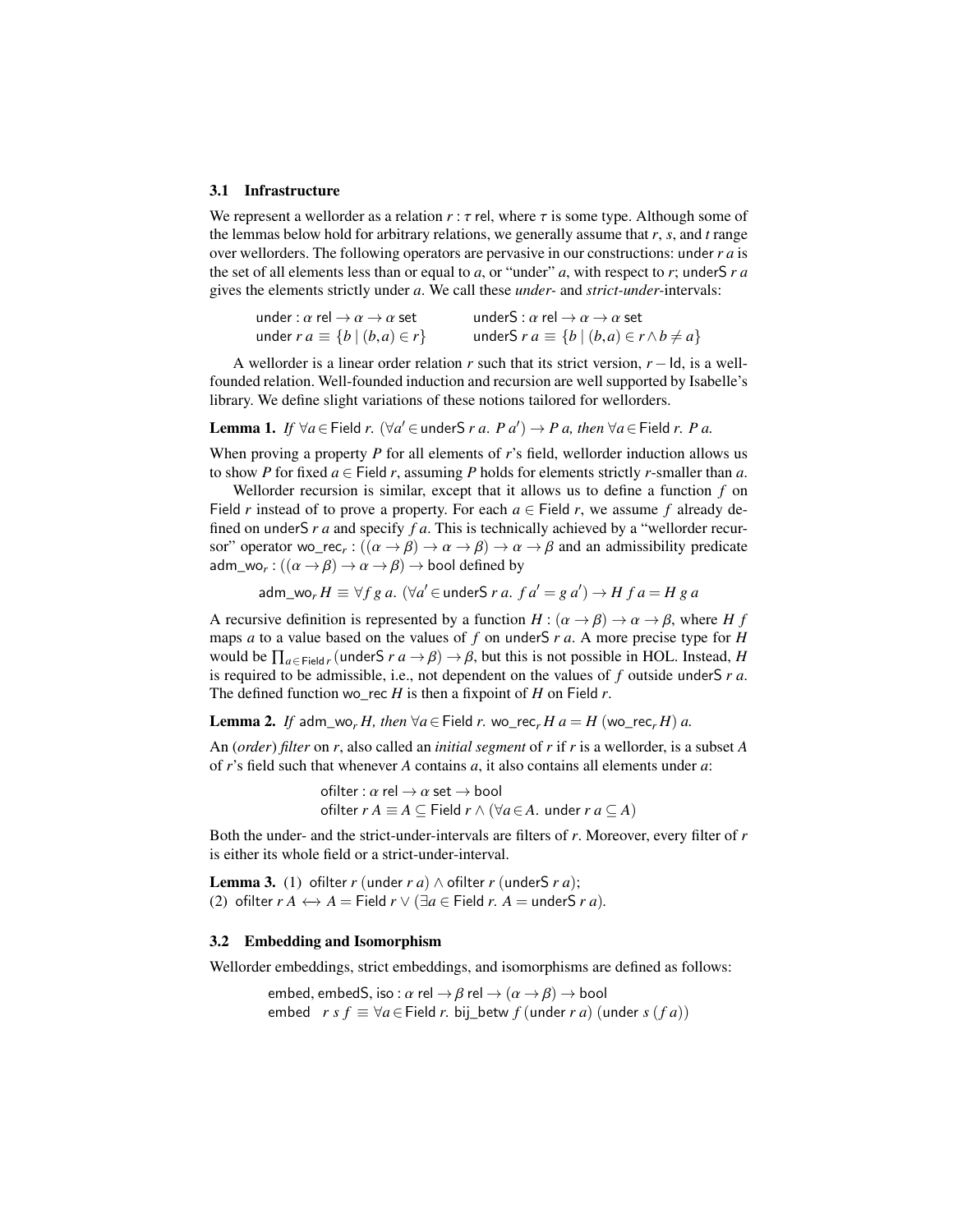embedS *r s*  $f \equiv$  embed *r s*  $f \wedge \neg$  bij\_betw  $f$  (Field *r*) (Field *s*) iso *r s f* ≡ embed *r s f* ∧ bij\_betw *f* (Field *r*) (Field *s*)

We read embed *r s f* as "*f* embeds *r* into *s*." It is defined by stating that for all  $a \in$ Field *r*, *f* establishes a bijection between the under-intervals of *a* in *r* and those of *f a* in *s*. The more conventional definition (stating that *f* is injective, order preserving, and maps Field *r* into a filter of *s*) is derived as a lemma:

**Lemma 4.** embed  $rs f \leftrightarrow$  compat  $rs f \wedge \text{inj}$  on  $f$  (Field  $r$ )  $\wedge$  ofilter  $s (f \cdot \text{Field } r)$ , *where* compat *r s f expresses order preservation of f* ( $\forall a \, b$ ,  $(a,b) \in r \rightarrow (f \, a, f \, b) \in s$ ).

Every embedding is either an (order) isomorphism or a strict embedding (i.e., iso *r s f* ∨ embedS *r s f*), depending on whether *f* is a bijection. These notions yield the following relations between wellorders:

> <span id="page-4-4"></span> $\leq_{\text{o}}, \leq_{\text{o}}, =_{\text{o}} : (\alpha \text{ rel} \times \beta \text{ rel}) \text{ set}$  $\leq$ <sub>o</sub> ≡ {(*r*,*s*). Wellorder *r* ∧ Wellorder *s* ∧ (∃*f*. embed *r s f*)}  $\langle$ <sub>o</sub>  $\equiv$  {(*r*,*s*). Wellorder *r* ∧ Wellorder *s* ∧ (∃*f*. embedS *r s f*)}  $=_{\circ} \equiv \{(r,s)$ . Wellorder  $r \wedge$  Wellorder  $s \wedge (\exists f \in S \land r \land s \land f)\}$

We abbreviate  $(r, s) \in \leq_{\text{o}}$  to  $r \leq_{\text{o}} s$ , and similarly for  $\lt_{\text{o}}$  and  $\equiv_{\text{o}}$ . These notations are fairly intuitive; for example,  $r \leq_0 s$  means that *r* is smaller than or equal to *s*, in that it can be embedded in *s*. The relations are also well behaved.

<span id="page-4-7"></span>Theorem 5. *The following properties hold:*

<span id="page-4-6"></span><span id="page-4-5"></span><span id="page-4-2"></span><span id="page-4-1"></span><span id="page-4-0"></span> $(1)$   $r =_0 r$ (2)  $r = 0$   $s \to s = 0$   $r = 0$ (3)  $r = \alpha s \wedge s = \alpha t \rightarrow r = \alpha t$ (4)  $r \leq_0 r$ (5)  $r \leq o s \wedge s \leq o t \rightarrow r \leq o t$ (6) ¬ *r* ≤<sup>o</sup> *r* (7)  $r <_{\alpha} s \wedge s <_{\alpha} t \rightarrow r <_{\alpha} t$ (8)  $r \leq o \ s \leftrightarrow r \lt o \ s \lor r = o \ s$ (9)  $r = \circ s \leftrightarrow r \leq \circ s \land s \leq \circ r$ 

<span id="page-4-3"></span>If we restrict the types of these relations from ( $\alpha$  rel  $\times \beta$  rel) set to ( $\alpha$  rel) rel (by taking  $\beta = \alpha$ ), we obtain that  $=_{\text{o}}$  is an equivalence [\(1–](#page-4-0)[3\)](#page-4-1) and  $\leq_{\text{o}}$  is a preorder [\(4–](#page-4-2)[5\)](#page-4-3). Moreover,  $\lt$ <sub>o</sub> is the strict version of  $\leq$ <sub>o</sub> with respect to  $=$ <sub>o</sub> [\(6](#page-4-4)[–8\)](#page-4-5). If we think of  $=$ <sub>o</sub> as the equality,  $\leq_{\text{o}}$  becomes a partial order [\(9\)](#page-4-6) and  $\leq_{\text{o}}$  a strict partial order.

The above relations establish an order between the wellorders similar to the standard one on the class of ordinals but distributed across types and, as a consequence, only up to isomorphism. What is still missing is a result corresponding to the class of ordinals being itself well ordered. To this end, we first show that  $\leq_0$  is total.

# <span id="page-4-8"></span>**Theorem 6.**  $r \leq o s \vee s \leq o r$ .

*Proof idea.* In textbooks, totality of  $\leq_{\text{o}}$  follows from the fact that every wellorder is isomorphic to an ordinal and that the class of ordinals Ord is totally ordered. To show the former, one starts with a wellorder *r* and provides an embedding of *r* into Ord.

In our distributed setting, we must start with two wellorders  $r : \alpha$  rel and  $s : \beta$  rel, without a priori knowing which one is larger, hence which should embed which. Our proof proceeds by defining a function by transfinite recursion on *r* that embeds *r* into *s* if  $r \leq_0 s$  and that is the inverse of an embedding of *s* into *r* otherwise.

This total order is a wellorder. Equivalently, its strict counterpart  $\lt_{\text{o}}$  is well founded.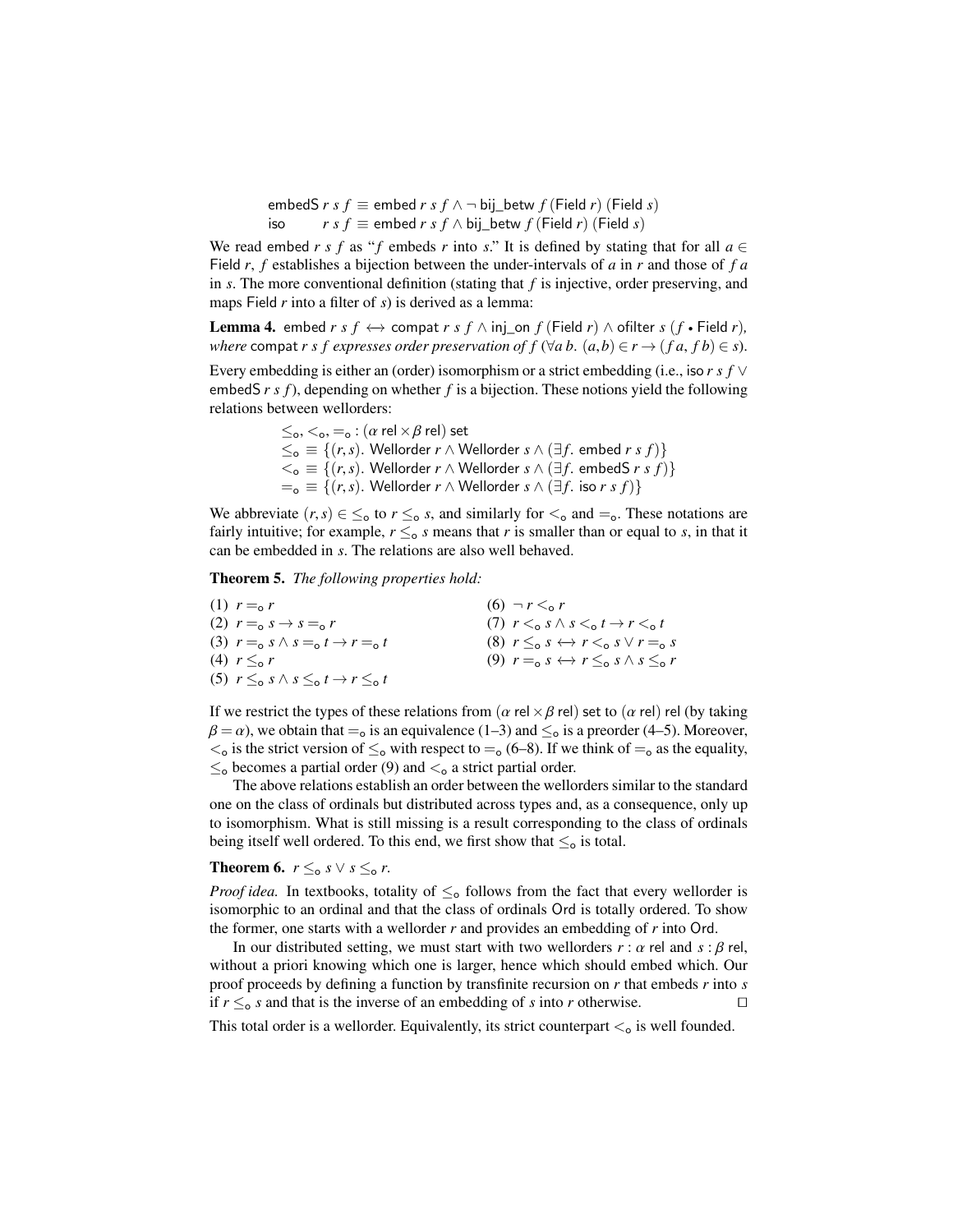<span id="page-5-0"></span>**Theorem 7.** wf  $(<sub>o</sub> : (a rel) rel)$ .

Theorems [5,](#page-4-7) [6,](#page-4-8) and [7](#page-5-0) yield that for any fixed type, its wellorders are themselves well ordered up to isomorphism. This paves the way for introducing cardinals.

#### <span id="page-5-1"></span>3.3 Ordinal Arithmetic

Most textbooks define operations on ordinals (sum, product, exponentiation) by transfinite recursion. Yet these operations admit direct, nonrecursive definitions, which are particularly suited to arbitrary wellorders. In Holz et al. [\[10\]](#page-15-14), these direct definitions are presented as "visual" descriptions.

We define the ordinal sum  $+_o$  by concatenating the two argument wellorders *r* and *s* such that elements of Field *r* come below those of Field *s*:

$$
+_{\circ}: \alpha \text{ rel} \to \beta \text{ rel} \to (\alpha + \beta) \text{ rel}
$$
  

$$
r +_{\circ} s \equiv (\ln |\otimes \ln|) \cdot r \cup (\ln r \otimes \ln r) \cdot s \cup \{ (\ln | x, \ln r y), x \in \text{Field } r \wedge y \in \text{Field } s \}
$$

In the above, the operator  $\otimes$  :  $(\alpha_1 \to \beta_1) \to (\alpha_2 \to \beta_2) \to (\alpha_1 \times \alpha_2 \to \beta_1 \times \beta_2)$  is the map function for products:  $(f_1 \otimes f_2) (a_1, a_2) = (f_1 a_1, f_2 a_2).$ 

Similarly, ordinal multiplication  $\times_{\alpha}$  is defined as the anti-lexicographic ordering on the product type:

 $\times_{\textsf{o}}: \alpha$  rel  $\rightarrow \beta$  rel  $\rightarrow (\alpha \times \beta)$  rel *r* ×<sub>o</sub> *s* ≡ {((*x*<sub>1</sub>, *y*<sub>1</sub>),(*x*<sub>2</sub>, *y*<sub>2</sub>)). *x*<sub>1</sub>, *x*<sub>2</sub> ∈ Field *r* ∧ *y*<sub>1</sub>, *y*<sub>2</sub> ∈ Field *s* ∧  $(y_1 \neq y_2 \land (y_1, y_2) \in s \lor y_1 = y_2 \land (x_1, x_2) \in r)$ 

For ordinal exponentiation  $r \wedge s$ , the underlying set consists of the functions of finite support from Field *s* to Field *r*. Assuming  $f \neq g$ , the finite support ensures that there exists a maximum  $z \in$  Field *s* (with respect to *s*) such that  $f z \neq g z$ . We make *f* smaller than *g* if  $(fz, gz) \in r$ :

$$
\begin{aligned}\n\wedge_0: \alpha \text{ rel} &\to \beta \text{ rel} \to (\beta \to \alpha) \text{ rel} \\
r \wedge_0 s &\equiv \{ (f, g). \ f, g \in \text{FinFunc (Field } s) \ (\text{Field } r) \ \wedge \\
&\quad (f = g \ \vee \ (\text{let } z = \text{max}_s \{ x \in \text{Field } s. \ f \ x \neq g \ x \} \ \text{in } (f z, g \ z) \in r) ) \}\n\end{aligned}
$$

The definition rests on the auxiliary notion of a function of finite support from  $B : \alpha$  set to *A* :  $\beta$  set. FinFunc *B A* carves out a suitable subspace of the total function space  $\beta \rightarrow \alpha$ by requiring that functions are equal to a particular unspecified value ⊥ outside their intended domains. In addition, finite support means that only finitely many elements of *B* are mapped to elements other than the minimal element  $0_r$  of the wellorder  $r$ :

> Func, FinFunc :  $\beta$  set  $\rightarrow \alpha$  set  $\rightarrow (\beta \rightarrow \alpha)$  set Func *BA*  $\equiv \{f: f \cdot B \subseteq A \land (\forall x \notin B, f x = \bot)\}\$ FinFunc *B*  $A \equiv$  Func  $BA \cap \{f$ . finite  $\{x \in B, f x \neq 0_r\}\}$

All three constructions yield wellorders. Moreover, they satisfy various arithmetic properties, including those listed below.

**Theorem 8.** (1) Wellorder  $(r +_0 s)$ ; (2) Wellorder  $(r \times_0 s)$ ; (3) Wellorder  $(r \times_0 s)$ .

Lemma 9 (Lemma 1.4.3 in Holz et al. [\[10\]](#page-15-14)). *Let* 0 *be the empty wellorder and* 1 *be the singleton wellorder. The following properties hold:*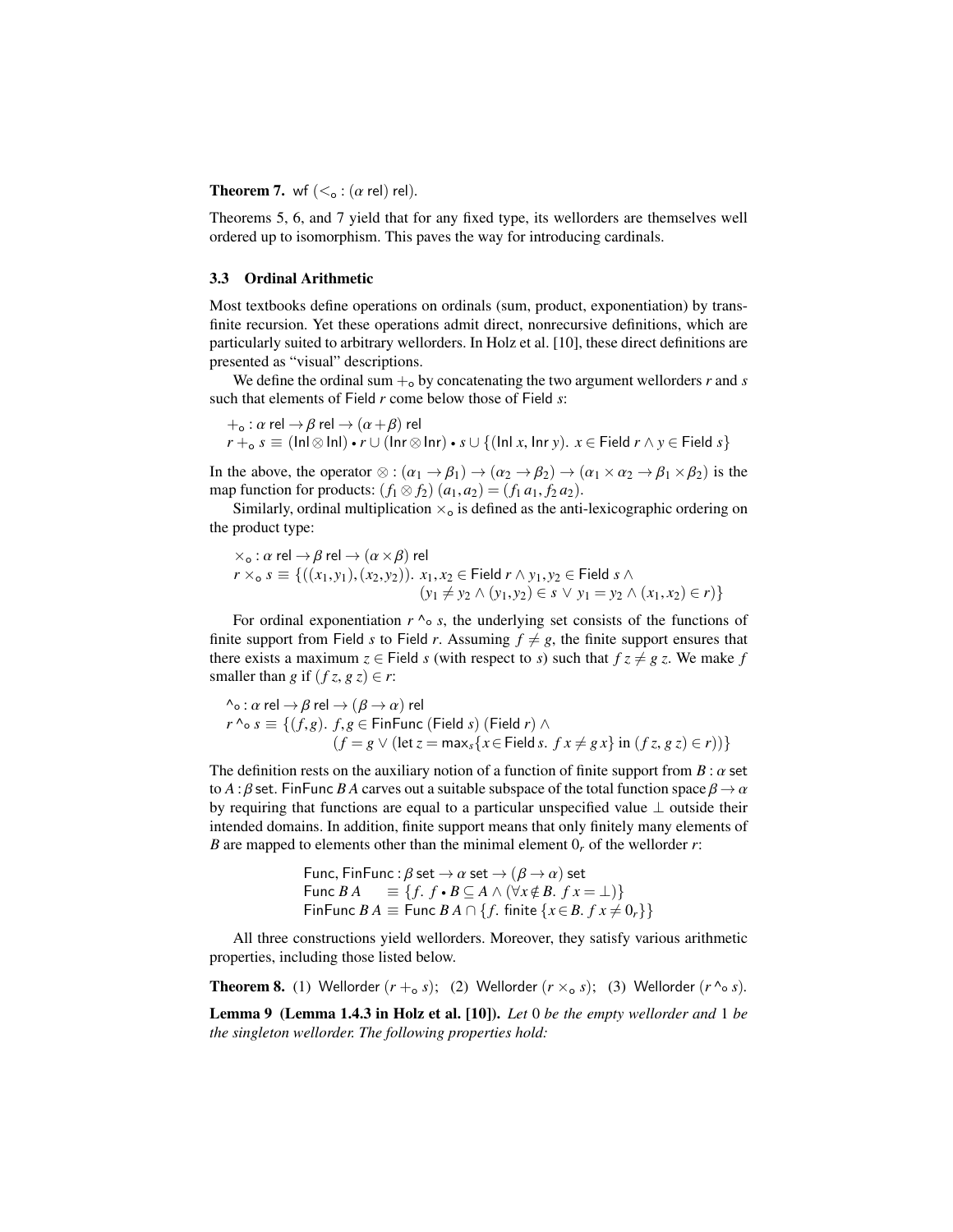(1) 
$$
0+_{0}r =_{0}r =_{0}r +_{0}0
$$
  
\n(2)  $s \leq_{0}r +_{0}s$   
\n(3)  $s <_{0}t \to r +_{0} s <_{0}r +_{0}t$   
\n(4)  $(r +_{0} s) +_{0}t =_{0}r +_{0} (s +_{0}t)$   
\n(5)  $r \leq_{0} s \to r +_{0} t \leq_{0} s +_{0}t$   
\n(6)  $0 \times_{0} r =_{0} 0 =_{0} r \times_{0} 0$   
\n(7)  $(r \times_{0} s) \times_{0} t =_{0} r \times_{0} (s \times_{0} t)$   
\n(8)  $r \leq_{0} s \to r \times_{0} t \leq_{0} s \times_{0} t$   
\n(9)  $1 \times_{0} r =_{0} r =_{0} r \times_{0} 1$   
\n(10)  $r \times_{0} (s +_{0}t) =_{0} r \times_{0} s +_{0} r \times_{0} t$   
\n(11)  $0 <_{0} r \wedge s <_{0} t \to r \times_{0} s <_{0} r \times_{0} t$   
\n(12)  $0 <_{0} r \to 0 \wedge_{0} r =_{0} 0$   
\n(13)  $(r \wedge_{0} s) \wedge_{0} t =_{0} r \wedge_{0} (s \times_{0} t)$   
\n(14)  $r \leq_{0} s \to r \wedge_{0} t \leq_{0} s \wedge_{0} t$   
\n(15)  $1 <_{0} r \to s \leq_{0} r \wedge_{0} s$   
\n(18)  $1 <_{0} r \wedge s <_{0} t \to r \wedge_{0} s <_{0} r \wedge_{0} t$   
\n(19)  $1 <_{0} r \wedge s <_{0} t \to r \wedge_{0} s <_{0} r \wedge_{0} t$   
\n(19)  $1 <_{0} r \wedge s <_{0} t \to r \wedge_{0} s <_{0} r \wedge_{0} t$   
\n(19)  $1 <_{0} r \wedge s <_{0} t \to r \w$ 

An advantage of the standard definitions of these operations by transitive recursion is that the above arithmetic facts can then be nicely proved by corresponding transfinite induction. With direct definitions, we aim as much as possible at direct proofs via the explicit indication of suitable isomorphisms or embeddings, as in the definitions of  $=$ <sub>0</sub>,  $\leq$ <sub>0</sub>, and  $\leq$ <sub>0</sub>. This approach works well for the equations ( $=$ <sub>0</sub>-identities) and for right-monotonicity properties of the operators (where one assumes equality on the left arguments and ordering of the right arguments). For example, to prove  $0 <_{\text{o}} r \wedge s <_{\text{o}} t \rightarrow$  $r \times_{\text{o}} s \leq_{\text{o}} r \times_{\text{o}} t$ , we use the definition of  $\leq_{\text{o}}$  to obtain from  $s \leq_{\text{o}} t$  a strict embedding  $f$ of *s* into *t*. The desired strict embedding of  $r \times_0 s$  into  $r \times_0 t$  is then id  $\otimes f$ .

<span id="page-6-1"></span>In contrast, left-monotonicity properties such as  $r \leq_0 s \to r \times_0 t \leq_0 s \times_0 t$  no longer follow smoothly, because it is not clear how to produce an embedding of  $r \times_0 t$  into *s*  $\times$ <sub>o</sub> *t* from one of *r* into *s*. An alternative characterization of  $\leq$ <sub>o</sub> is called for:

**Lemma 10.**  $r \leq o s \leftrightarrow$  Wellorder  $r \wedge$  Wellorder  $s \wedge (\exists f. \forall a \in$  Field  $r. f a \in$  Field  $s \wedge$ *f* • underS *r a* ⊆ underS *s* (*f a*)).

Thus, to show  $r \leq_0 s$ , it suffices to provide an order embedding, which need not be a wellorder embedding (an embedding of Field *r* as a filter of *s*). This dramatically simplifies the proof. To show the left-monotonicity property  $r \times_0 t \leq_0 s \times_0 t$  assuming an embedding  $f$  of  $r$  into  $s$ , the obvious order embedding  $f \otimes id$  meets the requirements. Surprisingly, this technique is not mentioned in the textbooks.

Right-monotonicity holds for both  $\lt_o$  and  $\leq_o$ , whereas left-monotonicity holds only for  $\leq_{\text{o}}$ . This is fortunate in a sense, because Lemma [10](#page-6-1) is not adaptable to  $\lt_{\text{o}}$ .

# <span id="page-6-0"></span>4 Cardinals

With the ordinals in place, we can develop a theory of cardinals, which endows HOL with many conveniences of cardinality reasoning, including basic cardinal arithmetic.

### 4.1 Bootstrapping

We define cardinal orders on a set (or cardinals) as those wellorders that are minimal with respect to  $=_{\text{o}}$ . This is our HOL counterpart of the standard definition of cardinals as "ordinals that cannot be mapped one-to-one onto smaller ordinals" [\[10,](#page-15-14) p. 42]:

card\_order\_on *A*  $r \equiv$  well\_order\_on *A*  $r \wedge (\forall s$ . well\_order\_on *A*  $s \rightarrow r \leq_{\text{o}} s$ )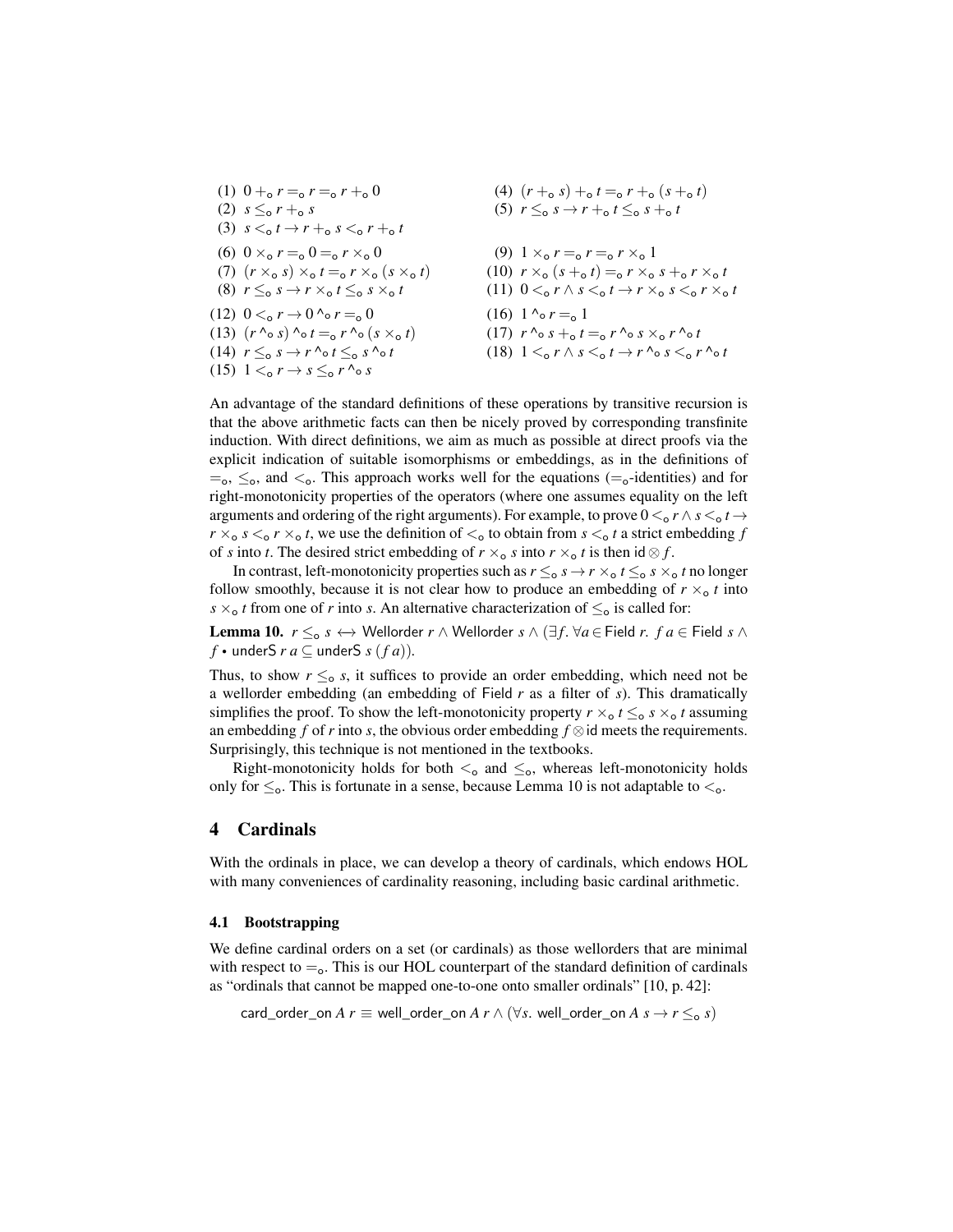We abbreviate card\_order\_on (Field *r*) *r* to Card\_order *r* and card\_order\_on UNIV *r* to card\_order *r*. By definition, card\_order\_on *A r* implies  $A =$  Field *r*, allowing us to write Card\_order *r* when we want to omit *A*.

Cardinals are useful to measure sets. There exists a cardinal on every set, and it is unique up to isomorphism.

<span id="page-7-0"></span>Theorem 11. (1) <sup>∃</sup>*r*. card*\_*order*\_*on *A r*; (2) card\_order\_on *A*  $r \wedge$  card\_order\_on *A*  $s \rightarrow r =_0 s$ .

We define the cardinality of a set  $|\cdot| : \alpha$  set  $\rightarrow \alpha$  rel using Hilbert's choice operator to pick an arbitrary cardinal order on *A*:  $|A| \equiv \varepsilon r$ . card\_order\_on *A r*. The order exists and is irrelevant by Theorem [11.](#page-7-0) We can prove that the cardinality operator behaves as expected; in particular, it is monotonic. We can also connect it to the more elementary comparisons in terms of functions.

Lemma 12. *The following properties hold:*

| (1) card_order_on $A  A $ | (3) $A \subseteq B \rightarrow  A  \leq_{\mathsf{o}}  B $     |
|---------------------------|---------------------------------------------------------------|
| (2) Field $ A =A$         | (4) $r \leq_0 s \rightarrow  $ Field $r  \leq_0$   Field $s $ |

<span id="page-7-1"></span>Lemma 13. *The following equivalences hold:*

(1)  $|A| = \{ |B| \leftrightarrow (\exists f. \text{ bij}\_\text{between } f \land B)$ (2)  $|A| \leq_{\mathsf{o}} |B|$  ←  $(\exists f. \text{ inj\_on } f \land \land f \cdot A \subseteq B)$ (3)  $A \neq \emptyset \rightarrow (|A| \leq_{\text{o}} |B| \leftrightarrow (\exists g. A \subseteq g \cdot B))$ 

Lemma [13,](#page-7-1) in conjunction with Theorem [6,](#page-4-8) allows us to prove the following interesting order-free fact for the working mathematician, mentioned in Section [1.](#page-0-0)

Theorem 14. *Given any two types* σ *and* τ*, one is embeddable in the other: There exists an injection either from* σ *to* τ *or from* τ *to* σ*.*

#### <span id="page-7-2"></span>4.2 Cardinality of Set and Type Constructors

We analyze the cardinalities of several standard type constructors:  $\alpha + \beta$  (disjoint sum),  $\alpha \times \beta$  (binary product),  $\alpha$  set (powertype), and  $\alpha$  list (lists). In the interest of generality, we consider the homonymous set-based versions of these constructors, which take the form of polymorphic constants:

| $+ : \alpha$ set $\rightarrow \beta$ set $\rightarrow (\alpha + \beta)$ set<br>$A + B \equiv \{\ln  a    a \in A\} \cup \{\ln  b    b \in B\}$ $A \times B \equiv \{(a,b)   a \in A \land b \in B\}$ | $\times$ : $\alpha$ set $\rightarrow \beta$ set $\rightarrow (\alpha \times \beta)$ set |
|------------------------------------------------------------------------------------------------------------------------------------------------------------------------------------------------------|-----------------------------------------------------------------------------------------|
| Pow : $\alpha$ set $\rightarrow$ ( $\alpha$ set) set                                                                                                                                                 | lists : $\alpha$ set $\rightarrow$ ( $\alpha$ list) set                                 |
| Pow $A \equiv \{X \mid X \subseteq A\}$                                                                                                                                                              | lists $A \equiv \{as \mid set \text{ as } \subseteq A\}$                                |

(Such operators can be generated automatically from the specification of a (co)datatype, as we will see in Section [7.](#page-12-1)) The cardinalities of these operators are compatible with isomorphism and embedding.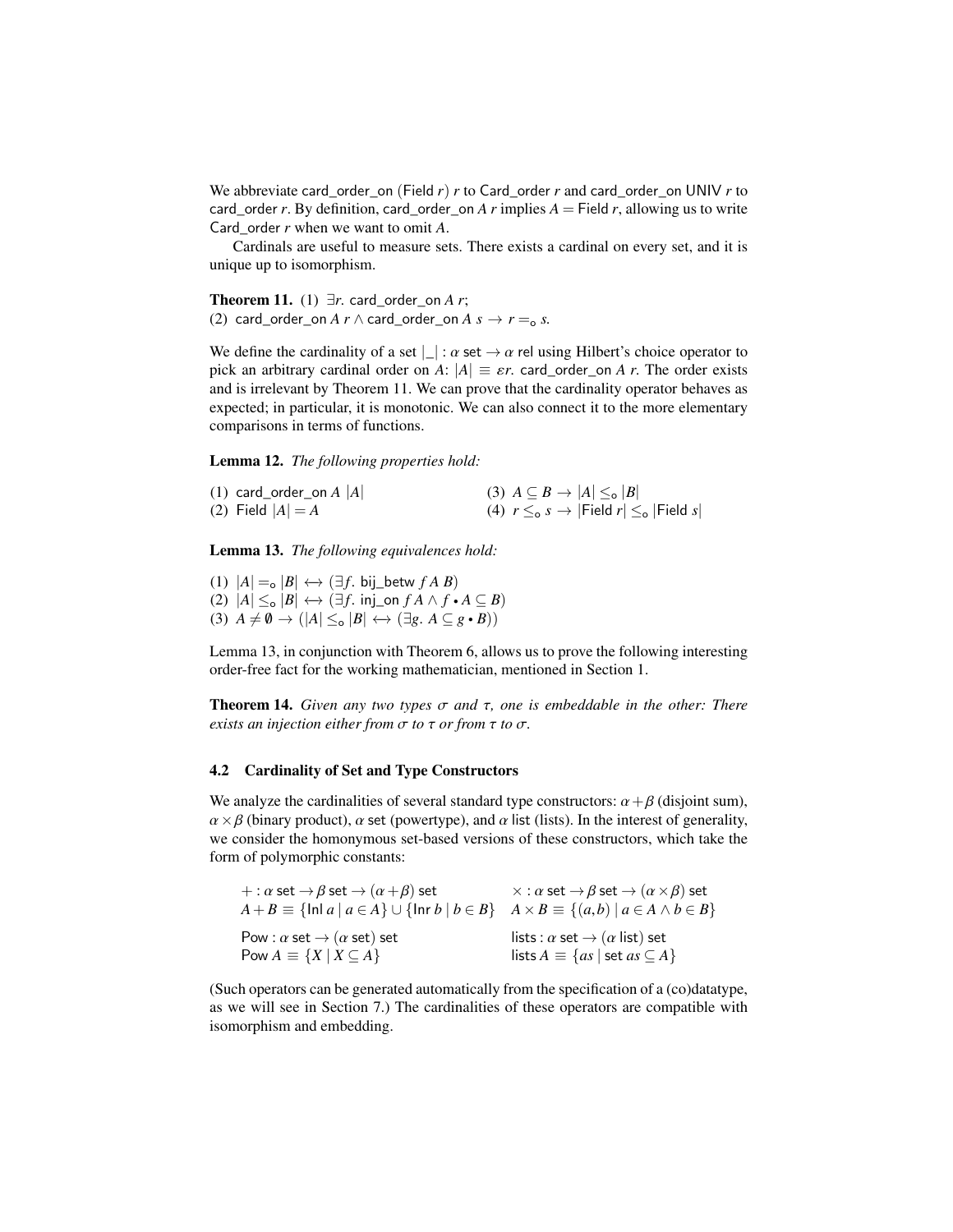**Lemma 15.** *Let K be any of*  $+$ *,*  $\times$ *,* Pow*, and lists, let*  $n \in \{1,2\}$  *be its arity, and let*  $\theta$ *be either*  $=_{o}$  *or*  $\le_{o}$ *. If*  $\forall i \in \{1, ..., n\}$ *.*  $|A_i| \theta |B_i|$ *, then*  $|KA_1 ... A_n| \theta |KB_1 ... B_n|$ *.* 

Lemma 16. *The following orderings between cardinalities hold:*

(1)  $|A| \leq_{\mathsf{o}} |A + B|$ (2)  $|A + B| \leq_{\text{o}} |A \times B|$  *if both A and B have at least two elements* (3)  $|A| <$ <sub>o</sub> |Pow *A*| (4)  $|A| \leq_0$  |lists *A*|

<span id="page-8-1"></span>If one of the involved sets is infinite, some embeddings collapse to isomorphisms.

Lemma 17. *Assuming* infinite *A, the following equalities between cardinals hold:*

<span id="page-8-0"></span>(1)  $|A \times A| =_{o} |A|$ (2)  $|A| = \circ$  |lists *A*| (3)  $|A + B| = o$  (if  $A \leq o B$  then  $|A|$  else  $|B|$ ) (4)  $B \neq \emptyset \rightarrow |A \times B| =_{\text{o}} (\text{if } A \leq_{\text{o}} B \text{ then } |A| \text{ else } |B|)$ 

The formalization of property [\(1\)](#page-8-0) required a significant effort. Its proof relies on the so-called bounded product construction, which is extensively discussed by Paulson and Grabczewski [\[17\]](#page-15-9) in the context of Isabelle/ZF.

In Isabelle/HOL, the Cartesian product is a special case of the indexed sum (or disjoint union) operator:

> $\Sigma: \alpha$  set  $\rightarrow (\alpha \rightarrow \beta \text{ set}) \rightarrow (\alpha \times \beta)$  set  $\sum A f \equiv \bigcup_{a \in A} \bigcup_{b \in fa} \{(a,b)\}\$

We write  $\sum_{a \in A} f a$  for  $\sum A f$ . The properties of  $\times$  given above carry over to  $\sum$ . In addition,  $\Sigma$  can be used to prove cardinality bounds of indexed unions:

**Lemma 18.** (1)  $|\bigcup_{a \in A} f a| \leq \frac{\sum_{a \in A} f a}{i}$ (2) infinite  $B \wedge |A| \leq_0 |B| \wedge (\forall a \in A, |f a| \leq_0 |B|) \rightarrow |\bigcup_{a \in A} f a| \leq_0 |B|$ .

#### 4.3  $\mathcal{R}_0$  and the Finite Cardinals

Our  $\aleph_0$  is the standard order  $\leq$  : nat rel on natural numbers, which we denote by natLeq. It behaves as expected of  $\aleph_0$ ; in particular, it is  $\leq$ -minimal among infinite cardinals. Proper filters of natLeq are precisely the finite sets of the first consecutive numbers.

**Lemma 19.** (1) infinite  $A \leftrightarrow$  natLeq  $\leq_{\text{o}} |A|$ ; (2) Card\_order natLeq; (3) Card\_order  $r \wedge$  infinite (Field  $r$ )  $\rightarrow$  natLeq  $\leq_{\text{o}} r$ ;

(4) ofilter natLeq  $A \leftrightarrow A = (UNIV : nat set) \vee (\exists n. A = \{0, ..., n\}).$ 

The finite cardinals are obtained as restrictions of natLeq: natLeq\_on *n* ≡ natLeq ∩  $\{0,\ldots,n\}\times\{0,\ldots,n\}$ . These behave like the finite cardinals (up to isomorphism):

**Lemma 20.** (1) card\_order (natLeq\_on *n*); (2) finite  $A \wedge |A| = \{0, |B| \rightarrow \text{finite } B;$ (3) finite  $A \leftrightarrow (\exists n. |A| =_{o} n$  natLeq\_on *n*).

For finite cardinalities, we prove backward compatibility with the preexisting cardinality operator card :  $\alpha$  set  $\rightarrow$  nat, which maps infinite sets to 0:

**Lemma 21.** *Assuming* finite  $A \wedge$  finite  $B$ :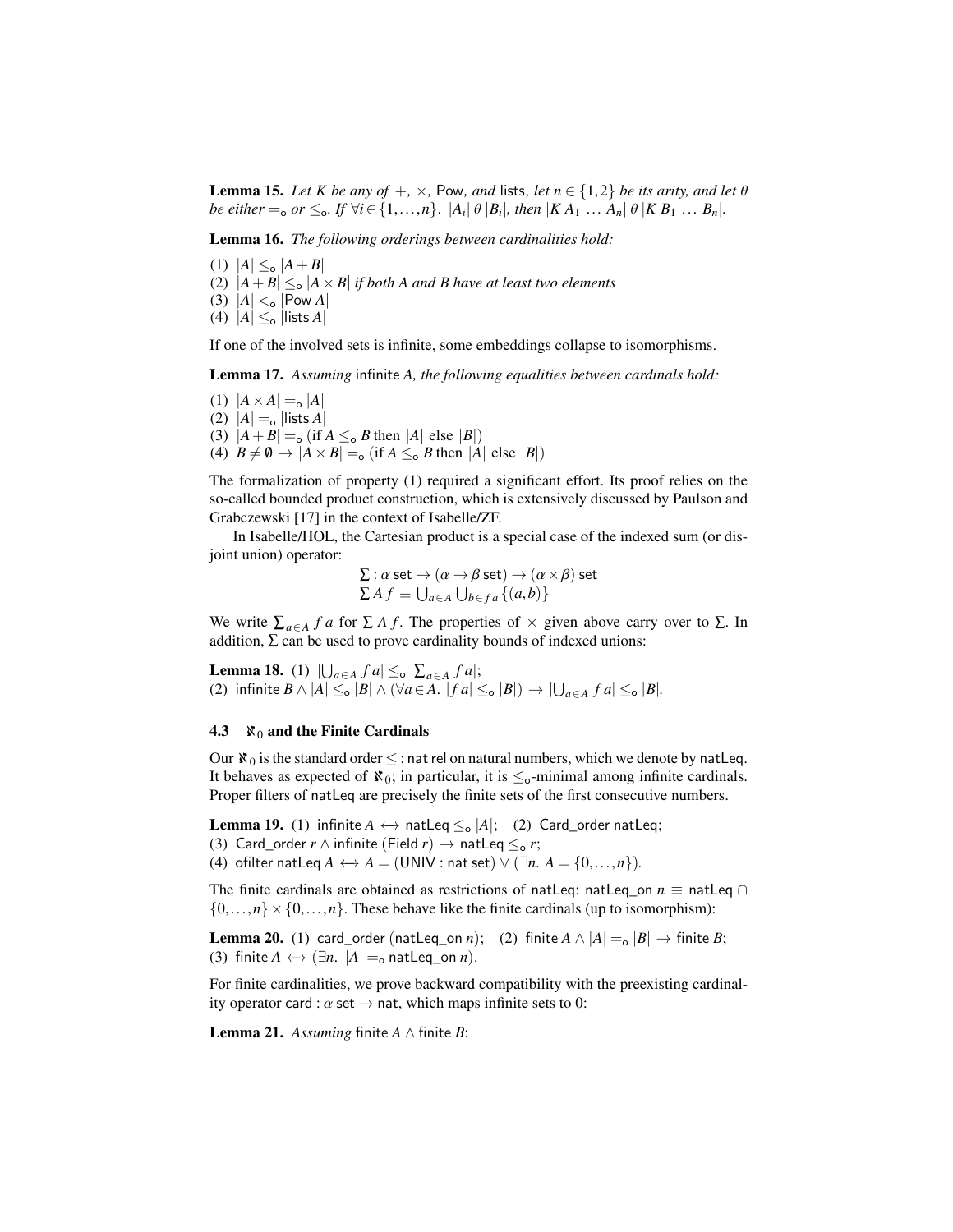(1)  $|A| = \{ |B| \leftrightarrow \text{card } A = \text{card } B$  (2)  $|A| \leq \{ |B| \leftrightarrow \text{card } A \leq \text{card } B \}$ 

The card operator has extensive library support in Isabelle. It is still the preferred cardinality operator for finite sets, since it refers to numbers with order and equality rather than the more bureaucratic order embeddings and isomorphisms.

cardSuc preserves finiteness and behaves as expected for finite cardinals:

**Lemma 22.** (1) Card\_order  $r \to (\text{finite} (\text{card} \text{Suc } r) \leftrightarrow \text{finite} (\text{Field } r));$ (2) cardSuc (natLeq\_on  $n$ ) =<sub>o</sub> natLeq\_on (Suc  $n$ ).

#### <span id="page-9-0"></span>4.4 Cardinal Arithmetic

To define cardSuc *r*, the successor of a cardinal  $r : \alpha$  rel, we first choose a type that is large enough to contain a cardinal greater than  $r$ , namely,  $\alpha$  set. The successor cardinal is then defined as a cardinal that is greater than  $r$  and that is  $\leq_{o}$ -minimal among all cardinals on the chosen type  $\alpha$  set:

> isCardSuc :  $\alpha$  rel  $\rightarrow$   $(\alpha$  set) rel  $\rightarrow$  bool isCardSuc *r s*  $\equiv$  Card\_order *s*  $\land$  *r*  $\lt$ <sub>o</sub> *s*  $\land$  $(\forall t : (\alpha \text{ set}) \text{ rel. Card\_order } t \wedge r <_{\text{o}} t \rightarrow s \leq_{\text{o}} t)$

The choice of the second argument's type, together with Theorem [7,](#page-5-0) ensures that such a cardinal exists:

#### Lemma 23. <sup>∃</sup>*s*. isCardSuc *r s.*

This allows us to define the function cardSuc :  $\alpha$  rel  $\rightarrow (\alpha$  set) rel that yields an arbitrary successor cardinal of its argument *r*: cardSuc  $r \equiv \varepsilon s$ . isCardSuc *r s*. The chosen cardinal is really a successor cardinal:

Lemma 24. isCardSuc *r* (cardSuc *r*)

To obtain the desired characteristic properties of successor cardinals in full generality, we must prove that cardSuc  $r$  is minimal not only among the cardinals on  $\alpha$  set but among all cardinals. This is achieved by a tedious process of making isomorphic copies.

**Theorem 25.** *Assuming* Card\_order  $(r : \alpha \text{ rel})$  *and* Card\_order  $(s : \beta \text{ rel})$ :<br>(1)  $r <_{\alpha}$  cardSuc r (2)  $r <_{\alpha} s \rightarrow$  cardSuc r  $\leq_{\alpha} s$ .

(2)  $r <_{\text{o}} s \rightarrow \text{cardSuc } r \leq_{\text{o}} s$ 

Finally, we prove that cardSuc is compatible with isomorphism and is monotonic.

Theorem 26. *Assuming* Card*\_*order *r and* Card*\_*order *s*:

(1) cardSuc  $r = 0$  cardSuc  $s \leftrightarrow r = 0$  *s* (2) cardSuc  $r < 0$  cardSuc  $s \leftrightarrow r < 0$  *s* 

In summary, we first introduced the successor in a type-specific manner, asserting minimality within a chosen type, since HOL would not allow us to proceed more generally. Then we proved the characteristic property in full generality, and finally we showed that the notion is compatible with  $=_{\circ}$  and  $\leq_{\circ}$ .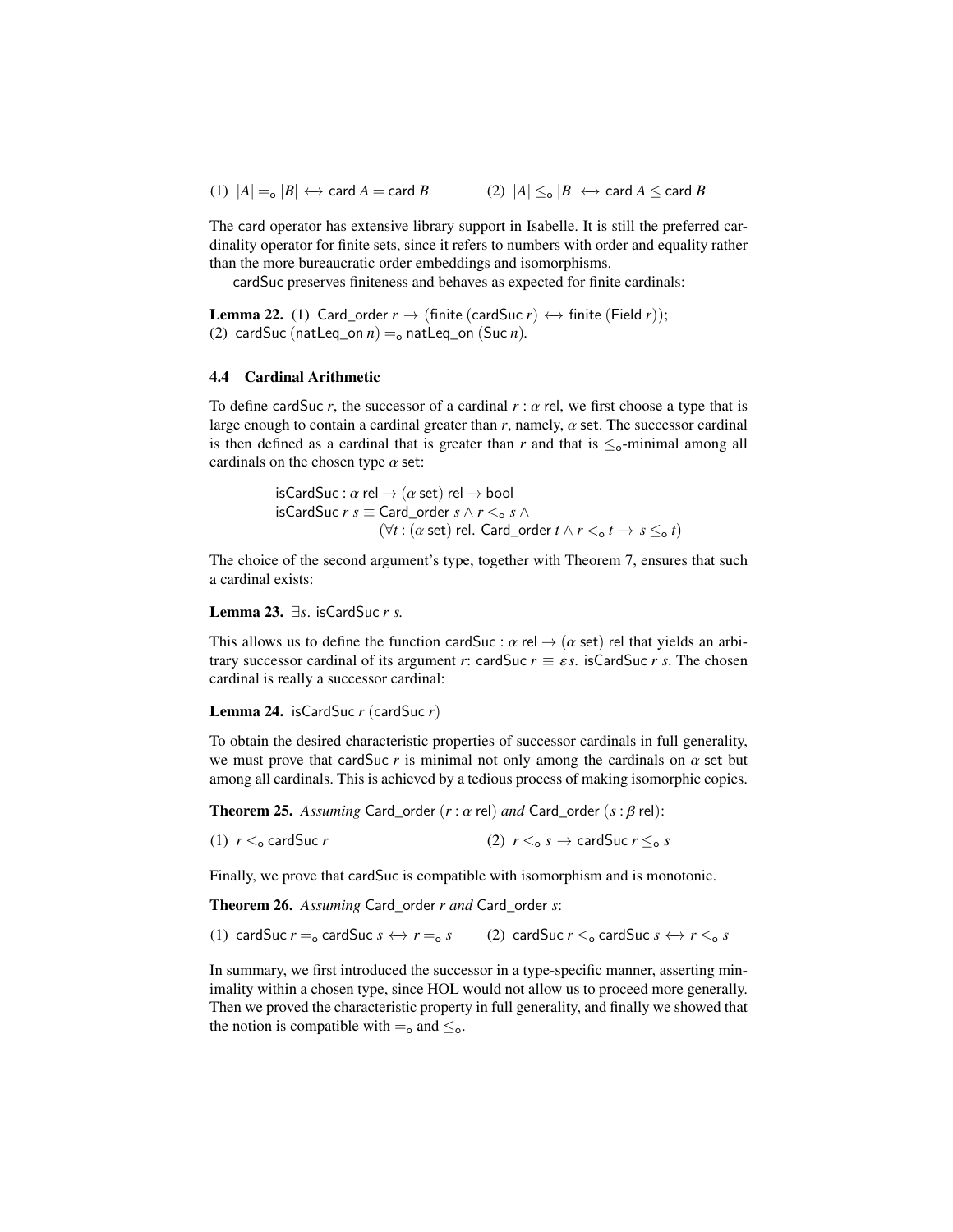This approach is certainly more bureaucratic than the traditional set theoretic constructions, but it achieves the desired effect. The same technique is used to introduce all the standard cardinal operations (e.g,  $+_{c} : \alpha$  rel  $\rightarrow \beta$  rel  $\rightarrow (\alpha + \beta)$  rel), for which we prove the basic arithmetic properties.

Lemma 27 (Lemma 1.5.10 in Holz et al. [\[10\]](#page-15-14)). *The following properties hold:*

(1)  $(r + c) + c \cdot t = 0$   $r + c \cdot (s + c \cdot t)$  (2)  $r + c \cdot s = 0$   $s + c \cdot r$ (3)  $(r \times_c s) \times_c t =_o r \times_c (s \times_c t)$ (4)  $r \times_c s =_0 s \times_c r$ (5)  $r \times_c 0 = 0$ (6)  $r \times_c 1 =_0 r$ (7)  $r \times_c (s +_c t) =_0 r \times_c s +_c r \times_c t$ (8)  $r \wedge c$   $(s + c) = o$   $r \wedge c$   $s \times c$   $r \wedge c$ (9)  $(r \wedge c s) \wedge c t =_0 r \wedge c (s \times_c t)$ (10)  $(r \times_c s) \wedge_c t =_o r \wedge_c t \times_c s \wedge_c t$  $(11)$   $\neg r = 0$   $\rightarrow$   $r \land c 0 = 0$   $1 \land 0 \land c r = 0$  $(12)$   $r \wedge c1 =_0 r$ (13)  $1^{\lambda}$  c  $r = 1$  $(14)$   $r^2c^2 = c^2$   $r \times_c r$ (15)  $r \leq o \ s \wedge t \leq o \ u \to r + c \ t \leq o \ s + c \ u$  (17)  $r \leq o \ s \wedge t \leq o \ u \to r \times c \ t \leq o \ s \times c \ u$ (16)  $r \leq o \ s \wedge t \leq o \ u \wedge \neg t = o \ 0 \rightarrow r \ \wedge \ c \ t \leq o \ s \ \wedge \ c \ u$ 

Another useful cardinal operation is the maximum of two cardinals, cmax *r s*, which is well defined by the totality of  $\leq_{o}$ . Thanks to Lemma [17](#page-8-1)[\(1\)](#page-8-0), it behaves like both sum and product for infinite cardinals:

**Lemma 28.** (infinite (Field *r*) ∧ Field  $s \neq \emptyset$ ) ∨ (infinite (Field *s*) ∧ Field  $r \neq \emptyset$ ) → cmax  $r s =_0 r +_c s =_0 r \times_c s$ .

#### 4.5 Regular Cardinals

A set *A* :  $\alpha$  set is *cofinal* for  $r : \alpha$  rel, written cofinal  $A r$ , if  $\forall a \in \text{Field } r$ .  $\exists b \in A$ .  $a \neq b \land \beta$  $(a,b) \in r$ ; and *r* is *regular*, written regular *r*, if  $\forall A$ . *A* ⊆ Field *r* ∧ cofinal *A*  $r \rightarrow |A| = \infty r$ .

Regularity is a generalization of the property of natLeq of not being "coverable" by smaller cardinals—indeed, no finite set *A* of numbers fulfills  $\forall m$ .  $\exists n \in A$ . *m* < *n*. The infinite successor cardinals are further examples of regular cardinals.

<span id="page-10-1"></span>Lemma 29. (1) regular natLeq;

(2) Card order  $r \wedge$  infinite (Field  $r$ )  $\rightarrow$  regular (cardSuc *r*).

A property of regular cardinals useful in applications is the following: Inclusion of a set of smaller cardinality in a union of a chain indexed by the cardinal behaves similarly to membership, in that it amounts to inclusion in one of the sets in the chain.

<span id="page-10-2"></span>**Lemma 30.** *Assume* Card\_order *r*, regular *r*,  $\forall i$  *j*.  $(i, j) \in r \rightarrow A$  *i*  $\subseteq$  *A j*,  $|B| \leq_{\text{o}} r$ , and *B* ⊆  $\bigcup_{i \in \text{Field } r} A$  *i. Then* ∃*i*∈Field *r. B* ⊆ *A i.* 

Finally, regular cardinals are stable under unions. They cannot be covered by a union of sets of smaller cardinality indexed by a set of smaller cardinality.

<span id="page-10-0"></span>**Lemma 31.** Assuming Card\_order *r*, regular *r*,  $|I| \leq_{\text{o}} r$ , and  $\forall i \in I$ .  $|A| \leq_{\text{o}} r$ , we have  $|$ ∪ $_{i∈I}$  *A*  $i|$  <<sub>o</sub> *r*.

We also proved the converse: The above property is not only necessary but also sufficient for regularity.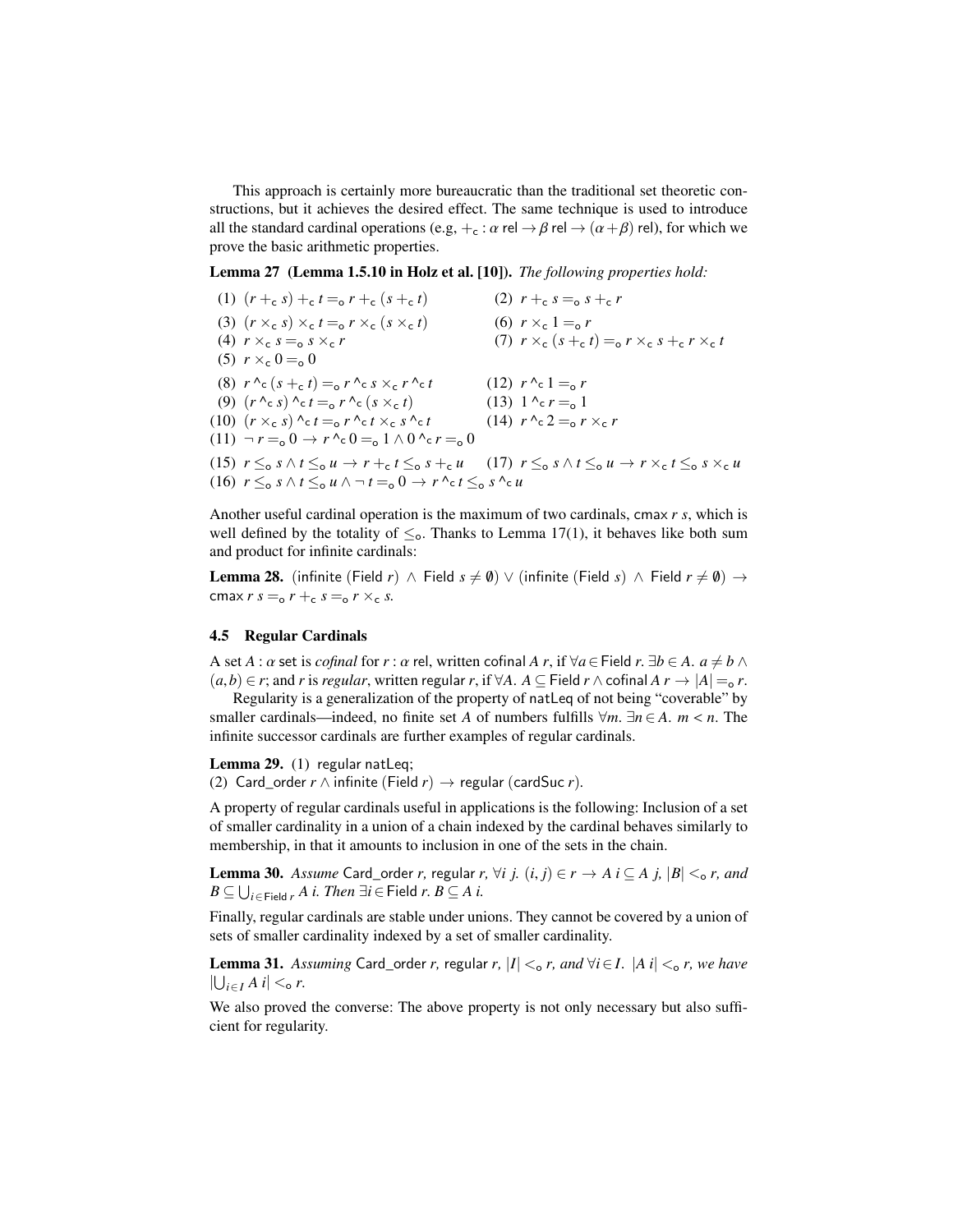# <span id="page-11-0"></span>5 Discussion of the Formalization

Figure [1](#page-11-1) shows the main theory structure of our development. The overall development amounts to about 14 000 lines of scripts, excluding the applications. We also formalized many basic facts about wellorders and (order-)isomorphic transfer across bijections. When we started, Isabelle's library had extensive support for orders based on type classes [\[6\]](#page-15-15). However, working with the wellorder type class was not an option, since we need several wellorders for the same type—for example, the cardinal of a type is defined as the minimum of all its wellorders.

Reasoning about the modified version of equality and order ( $=_o$ ,  $\leq_o$ , and  $\leq_o$ ) was probably the most tedious aspect of the formalization effort. The standard Isabelle proof methods (*auto*, *blast*, etc.) are optimized for reasoning about actual equality and order. Some of the convenience could be recovered via an appropriate setup; for example, declaring these relations as transitive enables calculational reasoning in Isar [\[1\]](#page-14-1).

For the initial version of the formalization, developed in 2009, Isabelle's Sledgehammer tool for deploying external automatic theorem provers [\[16\]](#page-15-16) did not help much. The proofs required a careful combination of facts on orders and isomorphic transfer, and Sledgehammer was not as powerful as it is today. In contrast, cardinal arithmetic was developed later and largely automated in this way.

Throughout the paper, we have illustrated our effort to adapt the theory of cardinals to the HOL types, doing without a canonical class of ordinals ordered by membership. Another limitation of HOL is its inability to quantify over types except universally and at the statements' top level. A notorious example originates from the formalizations of the FOL completeness theorem (e.g., Harrison [\[8\]](#page-15-17)): A sentence is provable if and only if it is true in all models. The 'if' direction is not expressible in HOL, because the right-hand side quantifies over all carrier types of all models, which amounts to an existential type quantification at the top of the formula. But one can express and prove a stronger statement: Based on the language cardinality, one fixes a witness type so that satisfaction in all models on that type already ensures provability. Our formalization abounds in such apparently inexpressible statements. One example is the definition of the successor cardinal from Section [4.4.](#page-9-0) Another is the claimed converse of Lemma [31.](#page-10-0) Each time, we needed to select a suitable witness type in an ad hoc fashion.

|                                         | Wellorder Relation (Section 3.1)                 |
|-----------------------------------------|--------------------------------------------------|
|                                         |                                                  |
|                                         | <i>Wellorder_Embedding</i> (Section 3.2)         |
|                                         |                                                  |
|                                         | <i>Constructions on Wellorders</i> (Section 3.2) |
|                                         |                                                  |
| <i>Ordinal_Arithmetic</i> (Section 3.3) | Cardinal Order Relation (Section 4)              |
|                                         |                                                  |
| Syntax with bindings (Section 6)        | <i>Cardinal Arithmetic</i> (Section 4.4)         |
|                                         |                                                  |
|                                         | (Co)datatype package (Section 7)                 |
|                                         |                                                  |

<span id="page-11-1"></span>Fig. 1. Theory structure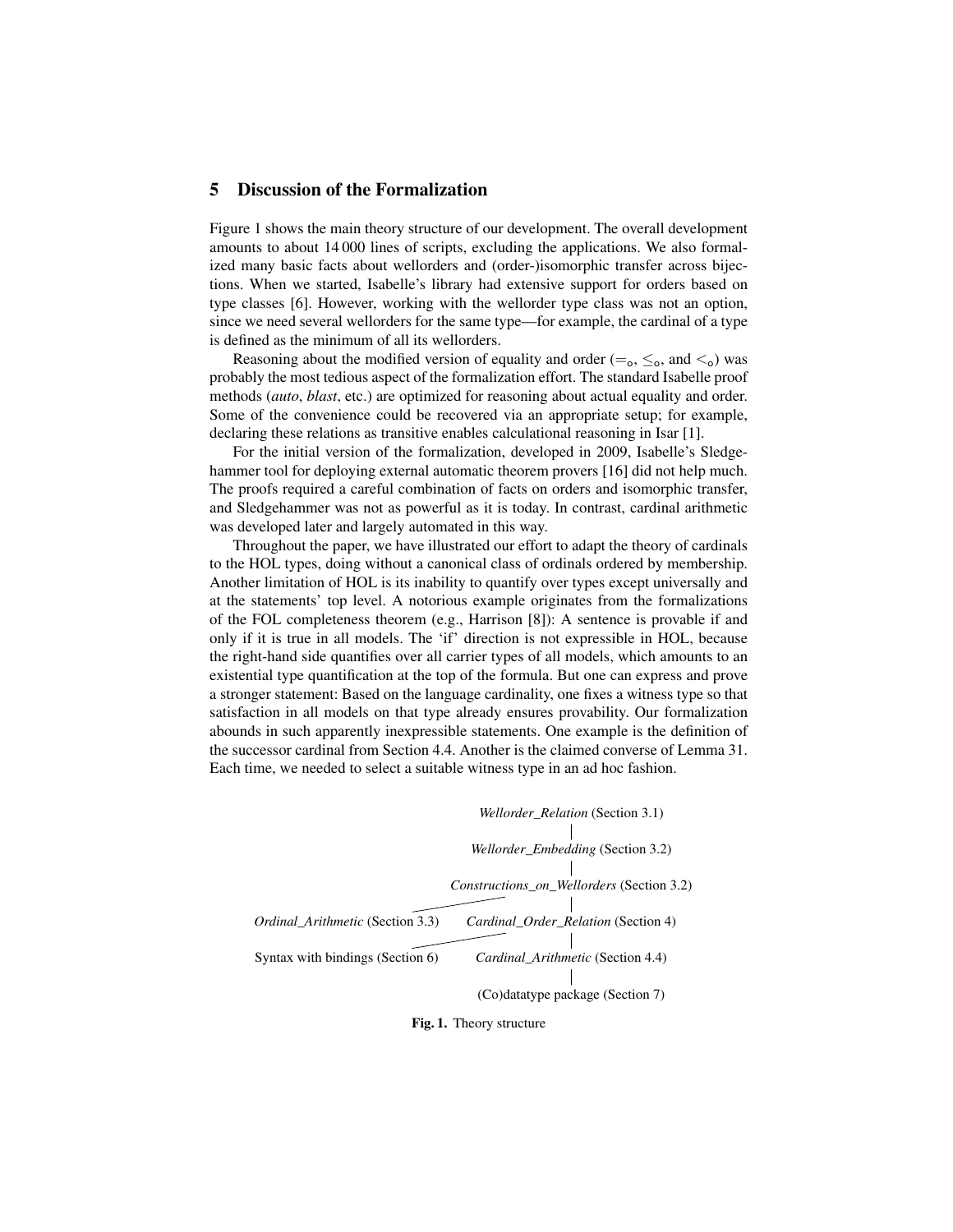# <span id="page-12-0"></span>6 Application: Syntax with Bindings

Popescu has formalized a general theory of syntax with bindings, parameterized over a binding signature with possibly infinitary operation symbols [\[20](#page-15-2)[–22\]](#page-15-18). Cardinals were crucially needed for supporting infinitary syntax.

We illustrate the problem and solution on an example. Let index and var be types representing indices and variables, and consider the freely generated type of terms

**datatype** term = Var var | Lam var term | Sum (index  $\rightarrow$  term)

Thus, a term is either (an injection of) a variable, a  $\lambda$ -abstraction, or an indexed sum of a family of terms. The standard operators of free variables fvars : term  $\rightarrow$  var set and capture-avoiding substitution  $\lfloor \rfloor \rfloor$  : term  $\rightarrow$  term  $\rightarrow$  var  $\rightarrow$  term are defined below:

```
fvars (\text{Var } x) = \{x\} (\text{Var } x)[s/y] = (\text{if } x = y \text{ then } s \text{ else } \text{Var } x)<br>fvars (\text{Var } x) = \text{fvars } t - \{x\} (\text{Var } x)(s/y) = (\text{let } x' - \text{pick } \text{Fresh } \text{Nary } y)fvars (\text{Lam } x t) = \text{fvars } t - \{x\} (\text{Lam } x t)[s/y] = (\text{let } x' = \text{pick} \text{Fresh } [\text{Var } y, s]<br>fvars (\text{Sum } f) = \bigcup_{i \in I} \text{fvars } (fi) (\text{Sum } f)[s/y] = \text{Sum } (it \cdot (fi)[s/y])(\textsf{Sum } f)[s/y] = \textsf{Sum}(\lambda i. (f\,i)[s/y])
```
To avoid capture, the Lam case of substitution renames the variable  $x$  to  $x'$ . The new name is chosen by the pickFresh operator, which takes a list of terms *ts* as argument and returns some variable not occurring freely in *ts*. But how can we be sure that such a choice exists? The standard solution of making the type var infinite does not suffice here: The Sum constructor introduces possibly infinite branching on index, and therefore fvars *t* may return an infinite set of variables, potentially even UNIV.

Fortunately, the essence of the standard solution can be generalized to the infinitary situation. Finitely branching syntax relies on the observation that no *n*-ary constructor violates the finiteness of the set of free variables, since a finite union of finite sets is finite. Lemma [31](#page-10-0) generalizes this notion to regular cardinals. Hence, we simply need to define var so that it has a regular cardinal greater than index:  $var = cardSuc$  |index|.

**Lemma 32.** regular  $|var| \wedge |index| <sub>o</sub> |var| \rightarrow (\forall t$ . |fvars *t*|  $\lt_{o} |var|$ ).

*Proof idea.* By structural induction on *t*, using Lemma [31.](#page-10-0)  $\Box$ 

After passing this milestone, a theory of substitution and free variables proceeds similarly to the finitary case [\[20\]](#page-15-2). Most current frameworks for syntax with bindings, including nominal logic [\[12,](#page-15-19) [18\]](#page-15-20), assume finiteness of the syntactic objects. Regular cardinals provide a foundation for an infinitary generalization.

# <span id="page-12-1"></span>7 Application: Bounded Functors and the (Co)datatype Package

Isabelle's new (co)datatype package draws on both category theory and cardinal theory. It maintains a class of functors with additional structure, called *bounded natural functors* (BNFs), for which it constructs initial algebras (datatypes) and final coalgebras (codatatypes). The category theory underlying the package is described in Traytel et al. [\[24\]](#page-15-3); here, we focus on the cardinality aspects.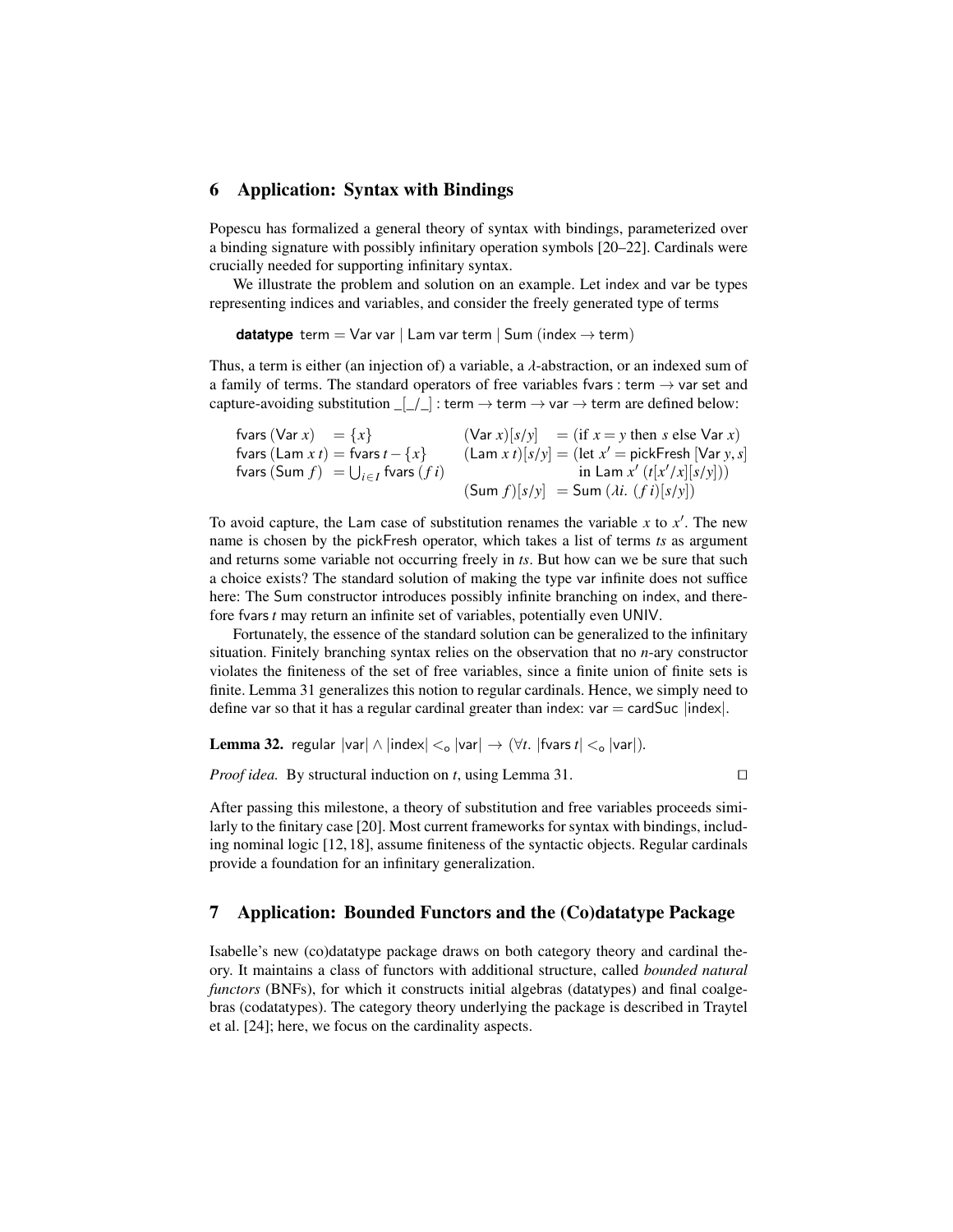BNFs are type constructors equipped with functorial actions, *n* natural transformations, and a cardinality bound. A unary BNF consists of a type constructor  $\alpha$  F, a constant Fmap :  $(\alpha \to \beta) \to \alpha$  F  $\to \beta$  F, a constant Fset :  $\alpha$  F  $\to \alpha$  set that is natural with respect to F, and a cardinal Fbd such that  $\forall x$ . |Fset  $x \leq o$  Fbd. We define Fin :  $\alpha$  set  $\rightarrow$  ( $\alpha$  *F*) set, the set-based version of F, by Fin  $A = \{x \mid$  Fset  $x \subseteq A\}$ —this is a common generalization of the specific set-based operators from Section [4.2.](#page-7-2)

An algebra for F is a triple  $\mathscr{A} = (T, A : T \text{ set}, s : T \to T)$  (where T is a type) such that ∀*x* ∈ Fin *A*. *s x* ∈ *A*. The condition ensures that *s* is a function from Fin *A* to *A*, and we allow ourselves to write  $s : \text{Fin } A \to A$ . The set *A* is the *carrier* of  $\mathscr{A}$ , and *s* is the *structural map* of *A*. The structural map models the operations of the algebra. For example, if  $\alpha F = \text{unit} + \alpha \times \alpha$ , an algebra  $\mathscr A$  consists of a set A : T set with a constant and a binary operation on it, encoded as  $s : \text{unit} + \alpha \times \alpha \rightarrow \alpha$ .

This notion accommodates standard algebraic constructions. One forms the *product*  $\prod_{i \in I} A_i$  of a family of algebras (of type *T*) by taking the product of the carrier sets and defining the structural map  $s : \text{Fin } (\prod_{i \in I} A_i) \to \prod_{i \in I} A_i$  as  $s x = (s_i \text{ (Fmap proj}_i x))_{i \in I}$ . A *stable part* of  $\mathscr A$  is any set  $A' \subseteq A$  such that  $\forall x \in \text{Fin } A'$ .  $s x \in A'$ . Since the intersection of stable parts is a stable part, we can define an algebra  $\text{Min}(\mathscr A)$ , the *minimal algebra* of stable parts is a stable part, we can define an algebra  $Min(\mathcal{A})$ , the *minimal algebra* of  $\mathscr A$ , by taking its carrier to be the intersection of all stable parts and its structural map to be (the restriction of) *s*. This corresponds to the notion of subalgebra generated by /0. A *morphism* between two algebras  $\mathscr A$  and  $\mathscr A'$  is a function  $h : A \to A'$  that commutes with the structural maps, in that  $\forall x \in \text{Fin } A$ . *h* (*s x*) = *s'* (Fmap *h x*).<br>Building the initial algebra of E (an algebra such that for any alge

Building the initial algebra of  $F$  (an algebra such that for any algebra  $\mathscr{A}$ , there exists precisely one morphism between it and  $\mathscr A$ ) can be naively attempted as follows: First we take  $\mathcal{R} = \prod {\mathcal{A} \mid \mathcal{A}}$  algebra, the product of all algebras. Given an algebra  $\mathcal{A}$ , there must exist a morphism *h* from  $\mathcal R$  to  $\mathcal A$ —the corresponding projection. The restriction of *h* to Min( $\mathscr{R}$ ) is then the desired unique morphism from Min( $\mathscr{R}$ ) to  $\mathscr{A}$ , and Min( $\mathscr{R}$ ) is our desired initial algebra.

This naive approach fails since we cannot construct the product of all algebras in HOL—and even if we could, it would not be an algebra itself due to its size. Fortunately, it suffices to define the morphism *h* from  $\mathcal{R}$  not to  $\mathcal{A}$  but to Min( $\mathcal{A}$ ). Hence, we can take  $\mathscr R$  as the product of all *minimal* algebras and consider only a complete collection of representatives (up to isomorphism). This is where the bound on F comes into play. If we know that all minimal algebras of all algebras had cardinality smaller than a given bound  $r_0$ , we can choose a type  $T_0$  of cardinality  $r_0$  and define  $\mathscr R$  as the product of all algebras on  $T_0$ :  $\mathscr{R} = \prod \{ \mathscr{A} \mid \mathscr{A} = (T_0, A : T_0 \text{ set}, s : T_0 \mathsf{F} \to T_0) \text{ algebra} \}.$  A suitable cardinal bound is  $r_0 = 2 \lambda_c k$ , where  $k = \text{card}S$ uc (Fbd  $+\infty$  |Fin (Field Fbd)|). To prove this, we first establish the following consequence of the BNF boundedness property:<sup>[4](#page-13-0)</sup>

<span id="page-13-1"></span>**Lemma 33.**  $|A| \geq 2 \rightarrow |\text{Fin } A| \leq 2$   $|A| \sim c k$ .

**Theorem 34.** For all algebras  $\mathscr A$ , let M be the carrier of  $\text{Min}(\mathscr A)$ . Then  $|M| \leq_0 2 \wedge_{\mathsf C} k$ .

*Proof idea.* The definition of  $\text{Min}(\mathscr{A})$  performs a construction of M "from above," as an intersection, yielding no cardinality information. We must produce an alternative

<span id="page-13-0"></span><sup>&</sup>lt;sup>4</sup> Initially, we had maintained a slight variation of this property as an additional BNF requirement [\[24,](#page-15-3) Section IV], not realizing that it is redundant. Removing it has simplified the package code substantially.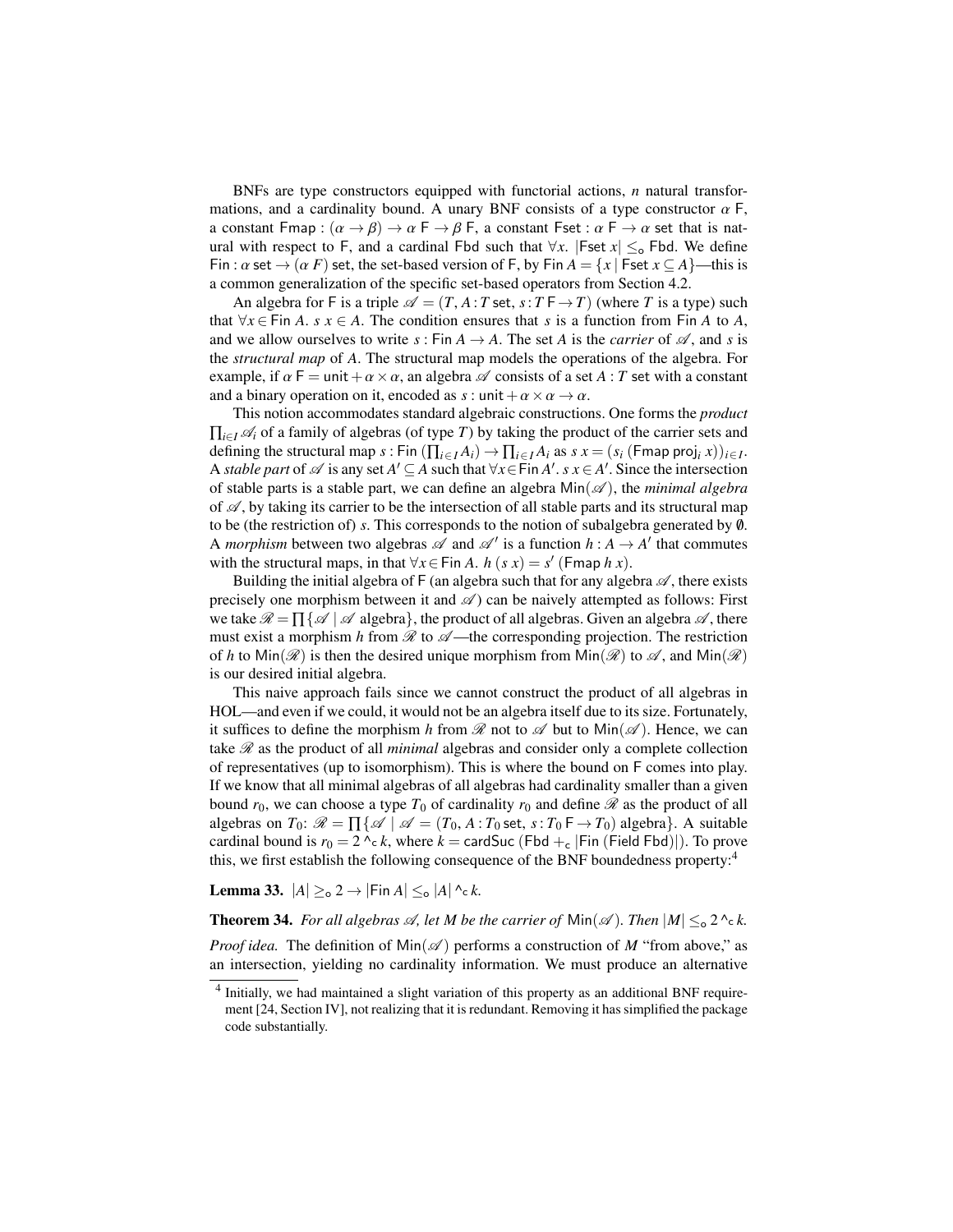construction "from below," exploiting the internal structure of F. Let  $N = \bigcup_{i \in \text{Field } k} N_i$ , where each  $N_i$  is defined by wellorder recursion as follows:  $N_i = \bigcup_{j \in \text{underS} k_i} s \cdot \text{Fin } N_j$ . We first prove that *N* is a stable part of  $\mathscr A$ , and hence  $M \subseteq N$ . Let  $x \in \text{Fin } N$ . Then Fset  $x \subseteq N = \bigcup_{i \in \text{Field } k} N_i$ , and since *k* is regular by Lemma [29\(](#page-10-1)2), we use Lemma [30](#page-10-2) to obtain *i* ∈ Field *k* such that Fset  $x \subseteq N_i$  (i.e.,  $x \in \text{Fin } N_i$ ). Hence,  $s x \in N_{\text{succ } k i} \subseteq N$ , as desired. Conversely,  $N \subseteq M$  follows by wellorder induction. Thus, we have  $M = N$ . The inequality  $|N| \leq_0 2 \lambda_c k$  follows by wellorder induction, using Lemma [33](#page-13-1) and cardinal arithmetic to keep the passage from  $N_i$  to Fin  $N_i$  bounded. Knowing  $|N_i| \leq o$  2 ^c *k*, we obtain  $|Fin N_i| \leq_o |N_i| \wedge c \cdot k \leq_o (2 \wedge c \cdot k) \wedge c \cdot k =_o 2 \wedge c \cdot (k \times_c k) =_o 2 \wedge c \cdot k.$ 

Cardinal arithmetic is also used throughout the package for showing that the various constructions on BNFs (composition, initial algebra, and final coalgebra) yield BNFs.

# 8 Conclusion

We have formalized in Isabelle/HOL a theory of cardinals, proceeding locally and abstractly, up to wellorder isomorphism. The theory has been applied to reason about infinitary objects arising in syntax with bindings and (co)datatypes.

We hope our experiment will be repeated by the other HOL provers, where a theory of cardinals seems as useful as in any other general-purpose framework for mathematics. Indeed, the theory provides working mathematicians with the needed injections and bijections (e.g., between lists over an infinite type, or the square of an infinite type, and the type itself) without requiring them to perform awkward encodings.

An open question is whether the quotient construction performed by Norrish and Huffman (briefly discussed in the introduction) would have helped the cardinal formalization. With their approach, we would still need to change the underlying type of cardinals to accommodate for increasingly large sizes. HOL offers no way to reason about arbitrary cardinals up to equality, so isomorphism appears to be the right compromise.

Acknowledgment. Tobias Nipkow made this work possible. Stefan Milius and Lutz Schröder contributed an elegant proof of Lemma [33.](#page-13-1) The anonymous reviewers suggested many improvements to the paper. Blanchette is supported by the DFG (Deutsche Forschungsgemeinschaft) project Hardening the Hammer (grant Ni 491/14-1). Popescu is supported by the DFG project Security Type Systems and Deduction (grant Ni 491/ 13-2) as part of the program Reliably Secure Software Systems  $(RS<sup>3</sup>,$  priority program 1496). Traytel is supported by the DFG program Program and Model Analysis (PUMA, doctorate program 1480). The authors are listed alphabetically regardless of individual contributions or seniority.

# References

- <span id="page-14-1"></span>1. Bauer, G., Wenzel, M.: Calculational reasoning revisited (an Isabelle/Isar experience). In: Boulton, R.J., Jackson, P.B. (eds.) TPHOLs 2001. LNCS, vol. 2152, pp. 75–90. Springer (2001)
- <span id="page-14-0"></span>2. Breitner, J.: Free groups. In: Klein, G., Nipkow, T., Paulson, L. (eds.) Archive of Formal Proofs. <http://afp.sf.net/entries/Free-Groups.shtml> (2011)